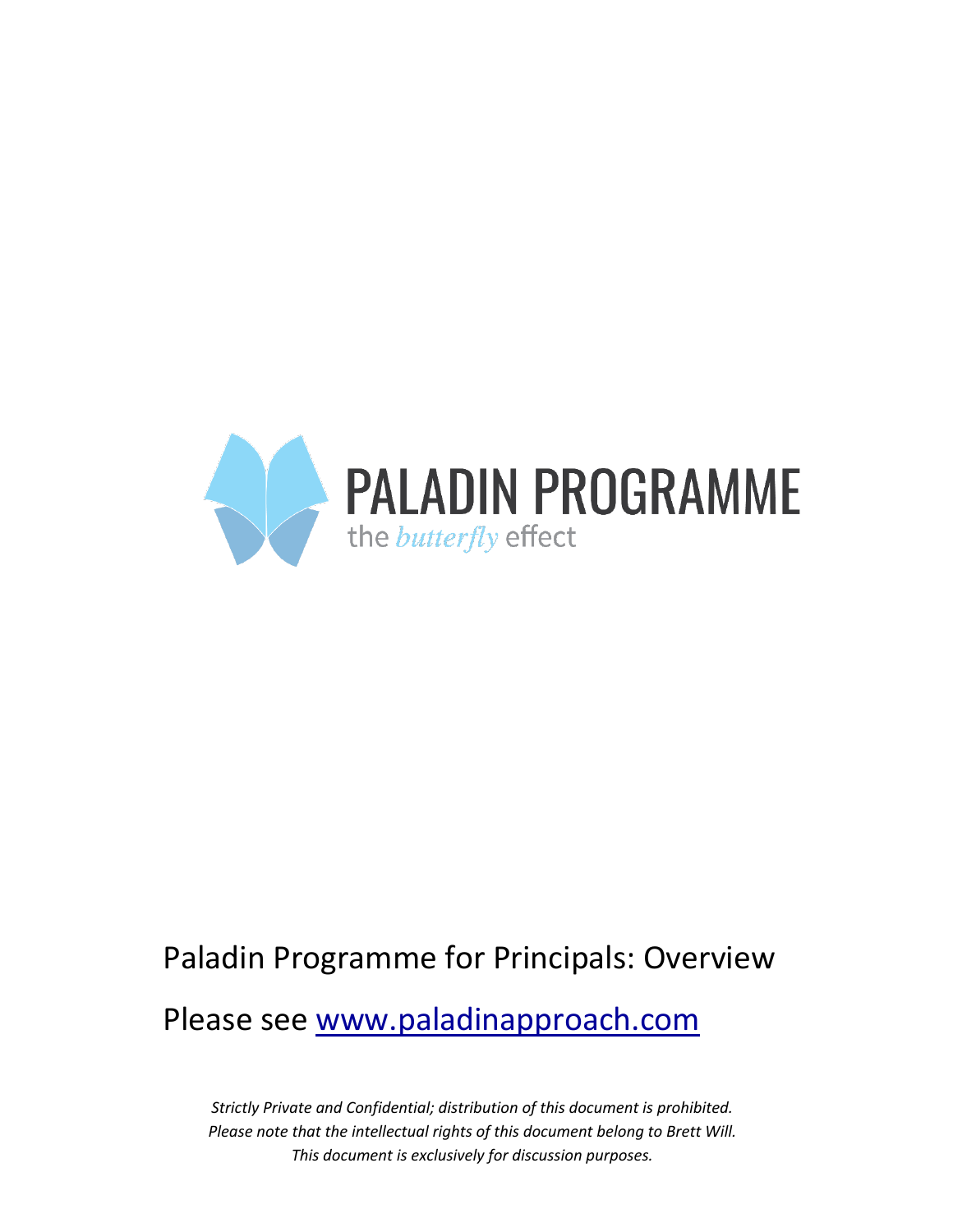## **Table of Contents**

| $\mathbf{I}$ .     |  |
|--------------------|--|
| 1.1                |  |
| 1.2                |  |
| 2.                 |  |
| 2.1                |  |
| 2.2<br>2.2.1       |  |
| 3.                 |  |
|                    |  |
|                    |  |
|                    |  |
|                    |  |
|                    |  |
|                    |  |
| $\boldsymbol{4}$ . |  |
| 4.1<br>4.1.1       |  |
|                    |  |
| 5.                 |  |
|                    |  |
|                    |  |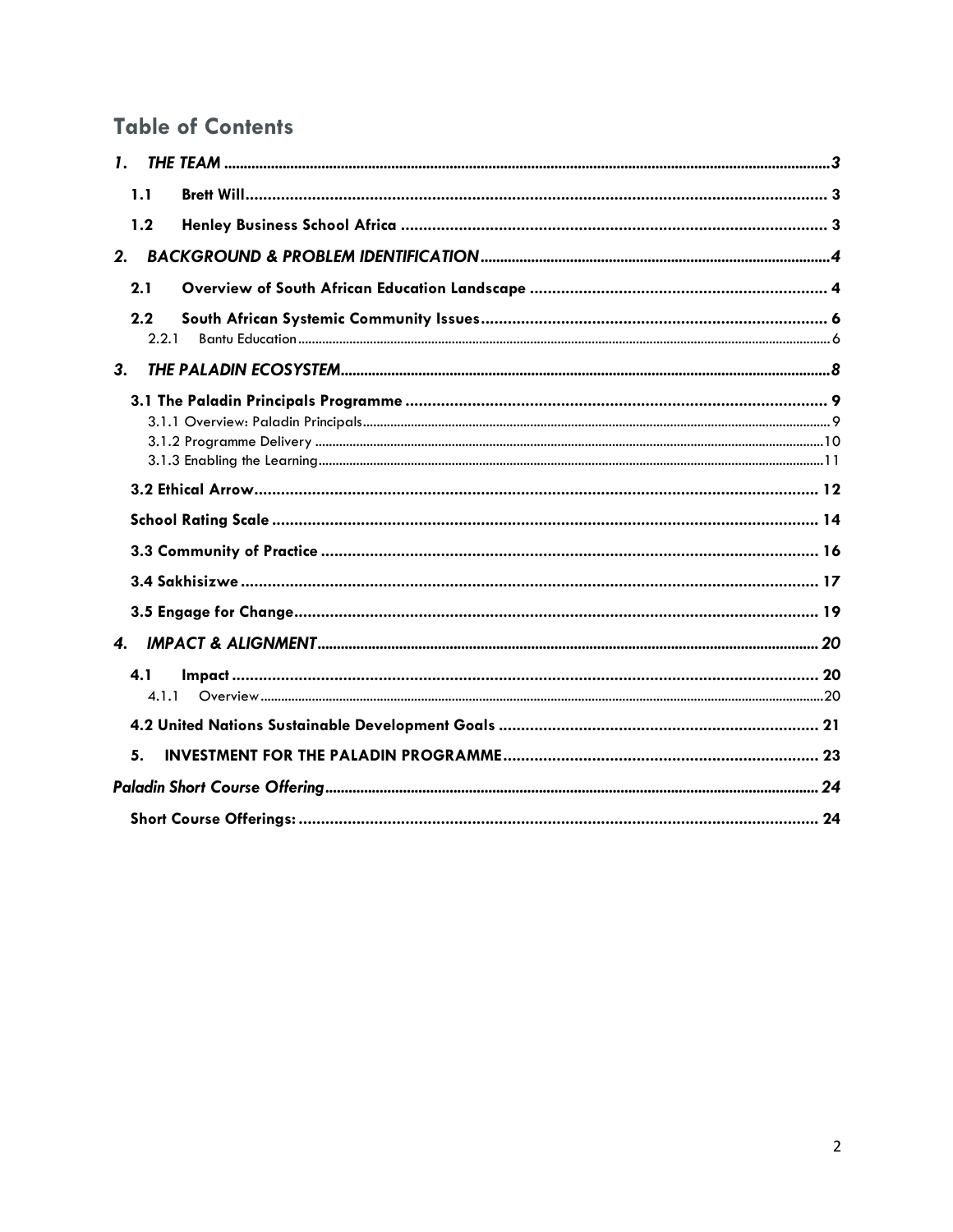## 1. THE TEAM

## **1.1 Brett Will**

Brett Will is a social entrepreneur with close to two decades of experience. He is a programme director at Henley Business School, director of the WillShift Group and commercial director of PIAFF, based in Epernay, France. Brett has served on the Childline Board and as Chairman of Khulisa Social Solutions, one of the most prominent NGOs in South Africa. He has worked on countless projects funded by, amongst others: the United Nations, USAID, Pepfar and Rockefeller Foundation.

## **1.2 Henley Business School Africa**

Henley Business School is an international university with 15 campuses and offices worldwide, and represented on the continent by Henley Business School Africa. Unlike many other business schools that offer a linear experience that force-feeds theory to students, Henley Business School offers a holistic learning system.

By blending theory with practice, Henley's holistic learning system means students can look forward to a business education that provides insightful business acumen, the ability to both master oneself, lead and manage others, and exceptionally relevant and practical theory that is tried and trusted in workplace practice.

Henley is in an elite group of global business schools that hold triple-accredited status from the leading UK, European and US accrediting bodies: AMBA, EQUIS, and AACSB.

Henley's customised solutions provide bespoke learning interventions that deliver tangible results, and they are proud of their successful associations with a wealth of blue-chip companies in South Africa, across the continent and throughout the world, including 3M, SAB Miller, Liberty, Food Lovers Market, Bidvest, SA Reserve Bank, Aegon, Barclays, Canon, Ford, IBM, KPMG, Microsoft, RBS Insurance, Shell, Vodafone and Zurich Insurance Group.

See: https://www.henleysa.ac.za/about-us/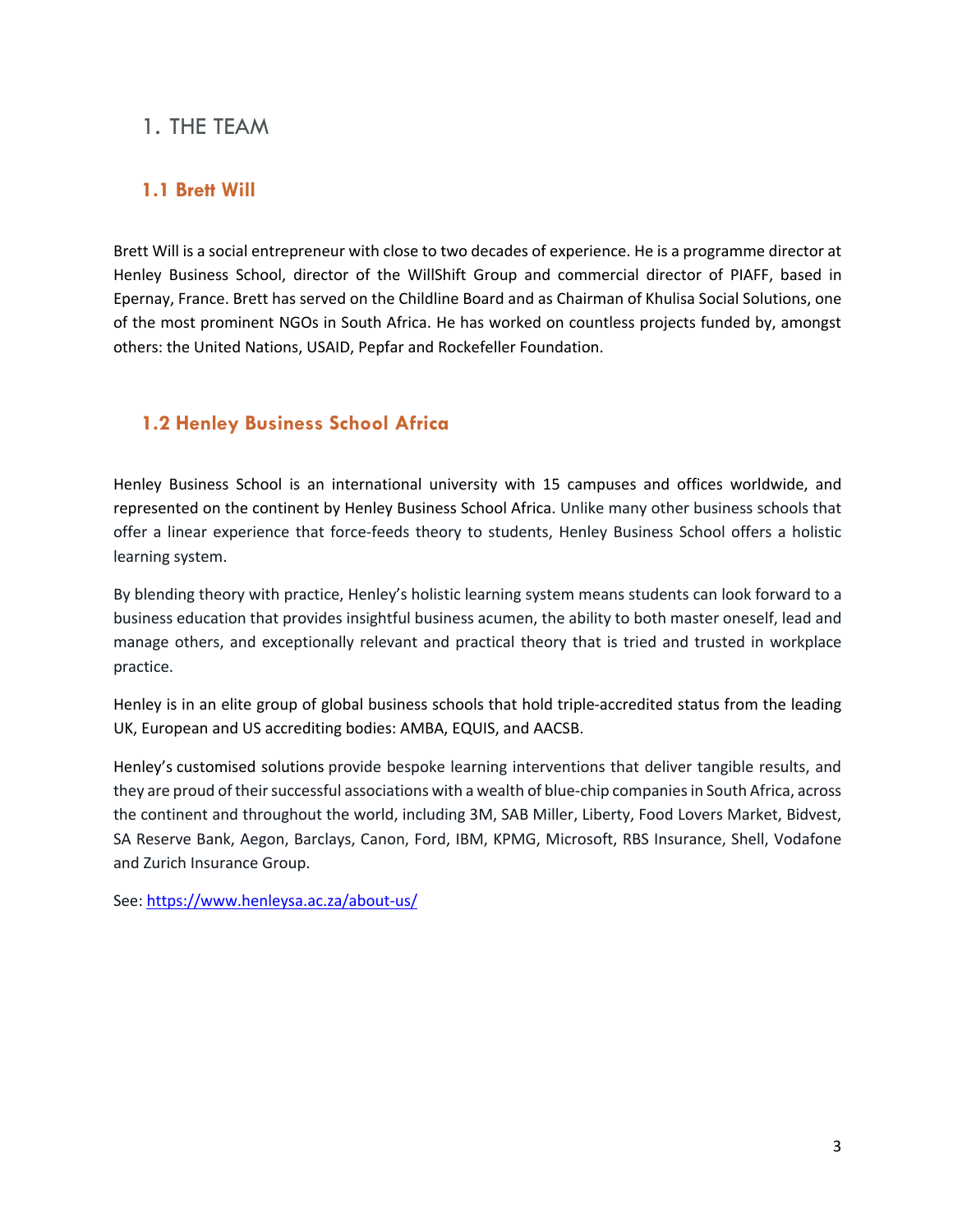## 2. BACKGROUND & PROBLEM IDENTIFICATION

## **2.1 Overview of South African Education Landscape**

The South African basic education system (equivalent to US K-12) comprises approximately 26 000 recognised independent, public and special needs schools to cater to around 12 million learners (with a national population of an estimated 54 million). The Schools Act of 1996 section 39 (10) stipulates that approximately 80% of public schools identified by the government on an annual basis are forbidden from charging school fees for student attendance, to cater to the socioeconomic dynamics of the given community. This legislation means that at many of these schools, the government allocation of as little as \$93.30 (R1 390) per learner per year is the only funding available for the school. The national median number of learners per school is 471; therefore, the annual funding is \$46 219.50 (R654 690).

The state of basic education has translated into multiple national concerns, with the direst being a real Matric (US level 12) pass rate of 37.6% (adjustments made for the number of students in their Grade 10 year in 2016 versus the number of students who wrote and passed Matric in 2018). The Department of Education is consistently criticised for lowering the quality standards that constitute a pass, with an academic achievement level of 33.3% recognised as a passing grade. Furthermore, there are four classifications of difficulty for completion, namely: higher grade, standard grade, lower grade, and functional grade. Therefore, dependent on the classification and the low passing grade of 33.3%, learners can achieve a Matric certificate – followed by poor prospects of employment.



#### Table 1: No-Fee School Distribution Approximation in South African Provinces 2018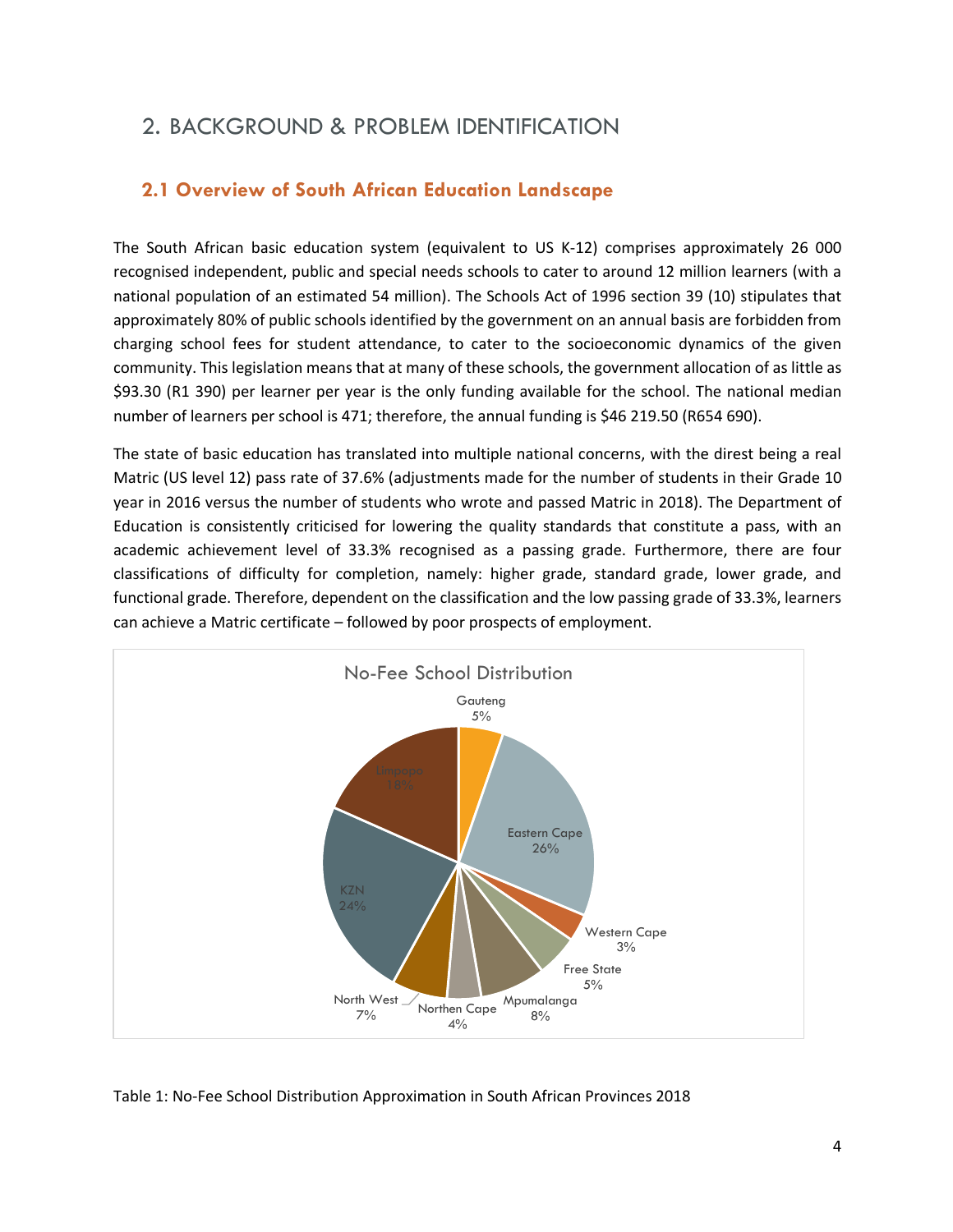|                                                                                                | <b>Gauteng</b>     | <b>Eastern</b><br><b>Cape</b> | Western<br><b>Cape</b> | Free<br><b>State</b> | <b>Mpumalanga</b>  | <b>Northern</b><br>Cape | <b>North</b><br><b>West</b> | <b>KZN</b>         | Limpopo | <b>TOTAL</b> |
|------------------------------------------------------------------------------------------------|--------------------|-------------------------------|------------------------|----------------------|--------------------|-------------------------|-----------------------------|--------------------|---------|--------------|
| No. of no-fee<br>schools &<br>assumed no. of<br>principals                                     | 1061               | 5206                          | 648                    | 997                  | 1559               | 814                     | 1318                        | 4739               | 3675    | 20 017       |
| Total no. of<br>learners in the<br>no-fee schools                                              | 1095968            | 1608432                       | 432 219                | 572 861              | 952 360            | 203 790                 | 719 752                     | 2 040 316          | 1616903 | 9 242 601    |
| Total<br>government<br>expenditure on<br>school fees for<br>"no-fee schools"<br>pa (in bn)     | R <sub>1</sub> ,44 | R <sub>2</sub> ,12            | R0,568                 | R <sub>0</sub> , 753 | R <sub>1</sub> ,25 | R0,268                  | R0,95                       | R <sub>2</sub> ,69 | R2,13   | R12,16       |
| Average<br>government<br>expenditure on<br>school fees per<br>"no-fee school"<br>pa (in '000)) | R1,359             | R407                          | R878                   | R756                 | R804               | R329                    | R719                        | R567               | R579    |              |
| Avg amount of<br>learners per<br>principal                                                     | 462                |                               |                        |                      |                    |                         |                             |                    |         |              |
| Average amount<br>of learners per<br>school                                                    | 1033               | 309                           | 667                    | 575                  | 611                | 250                     | 546                         | 431                | 440     |              |

Table 2: Summary of No-Fee Schools and Government Grants per South African Province 2018 Approximation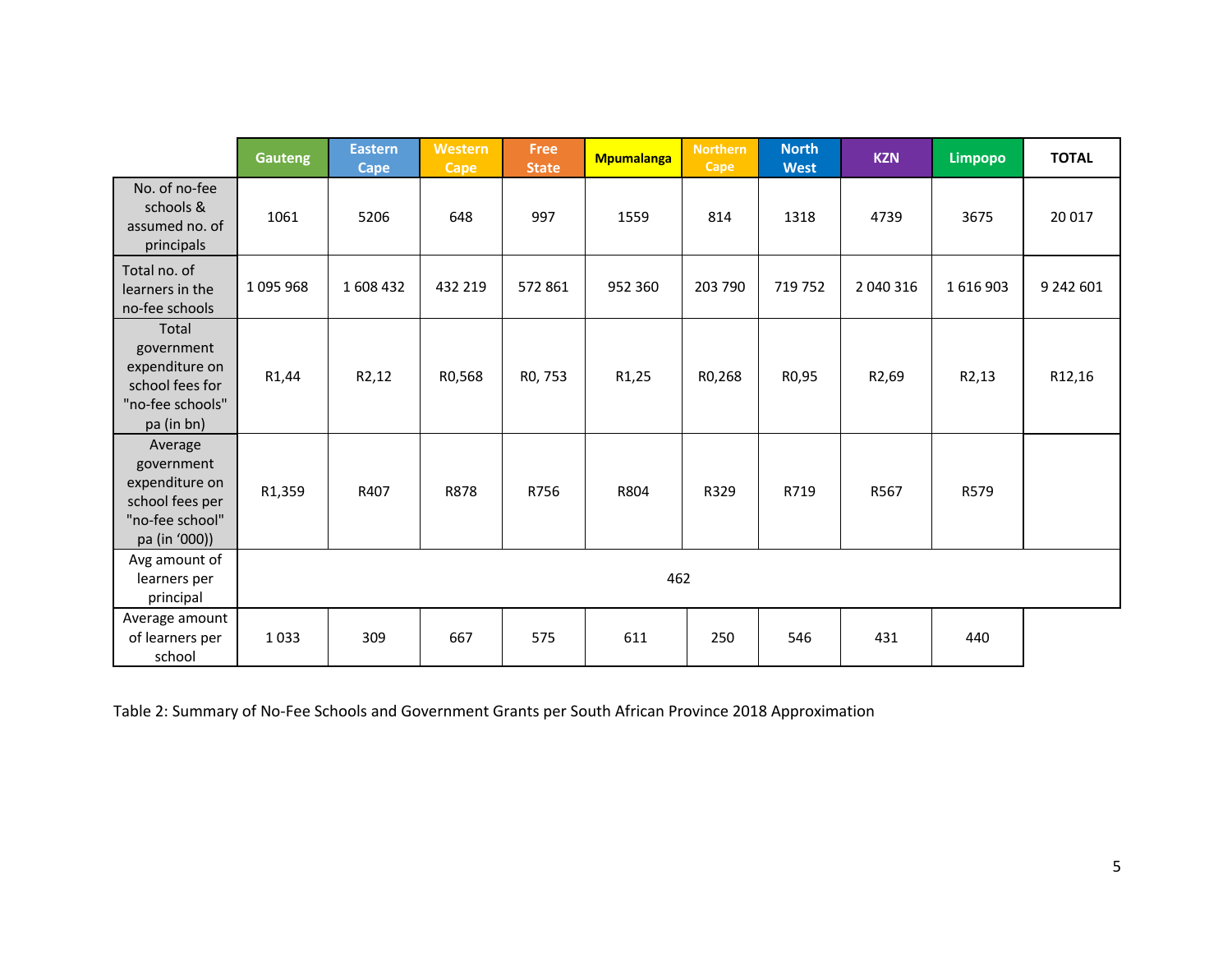### **2.2 South African Systemic Community Issues**

The South African economy has experienced a decade of poor economic performance exceeding global norms, two of the most significant repercussions of this period are the lack of investment in the stateowned monopoly, power supplier Eskom, resulting in mandated electricity black-outs spanning up to 8 hours per day (which may be applied over the school day, leaving teachers and children with no access to electricity); secondly, a devastating unemployment rate of 32,5% overall, and a youth unemployment rate of 54.7% (ages 16-35 years). The employment prospects of these children in the 4<sup>th</sup> (and arguably the 5<sup>th</sup>) industrial revolution is at greater risk, given the lack of access to ICT infrastructure and an unreliable energy supply.

Communities with a lack of opportunities and an abundance of idle time are vulnerable to substance abuse. Nyaope (also known as whoonga) is a highly addictive, heroin-infused illegal street drug that is being consumed by 1 in 3 children in some school communities. Alcoholism and illegal cigarette trade are legacy issues that persist within these environments. Community members abusing these substances are the parents, relatives and role models of school-going children. The state provides a grant of \$28.38 (R420) per child per month. Therefore, in resource-starved environments, some adults opt-in to have children to profit off of the grant, compromising the standard of early childhood development. This risky behaviour and lifestyle choice also increases the risk of mortality, with up to 40% of schools comprising child-headed households. This means that an increasing number of students are either being brought up by their child siblings (younger than 18 years) or are children younger than 18 rearing their siblings. These factors increase the responsibility placed on schools and its staff, with feeding schemes and ad-hoc medical care being introduced to ensure the livelihood of the children.

It is not uncommon for a school principal to leave the daily operations of the school to visit the home of a student in a child-headed household to investigate why a student has not come to school and determine if further intervention is necessary.

#### **2.2.1 Bantu Education**

It is impossible to remove the legacy of Apartheid from the fabric of South Africa, 27 years after democracy. Apartheid spanned decades of deliberate infrastructure and action to ensure that the country's majority provided semi-skilled, cheap labour to the white minority. One of the critical pillars of the Apartheid strategy was Bantu education, which rendered a lower standard of education with fewer resources available to deliberately raise the barriers of entry for South Africans of colour to enter into tertiary institutions and skilled professions. Teachers were deliberately recruited for being poorly qualified. Many parents and family members are products of Bantu education. Thus, the availability and quality of assistance with homework may be compromised. Some school infrastructures have remained untouched since being built under this regime, with 2013 statistics revealing that 79% of township and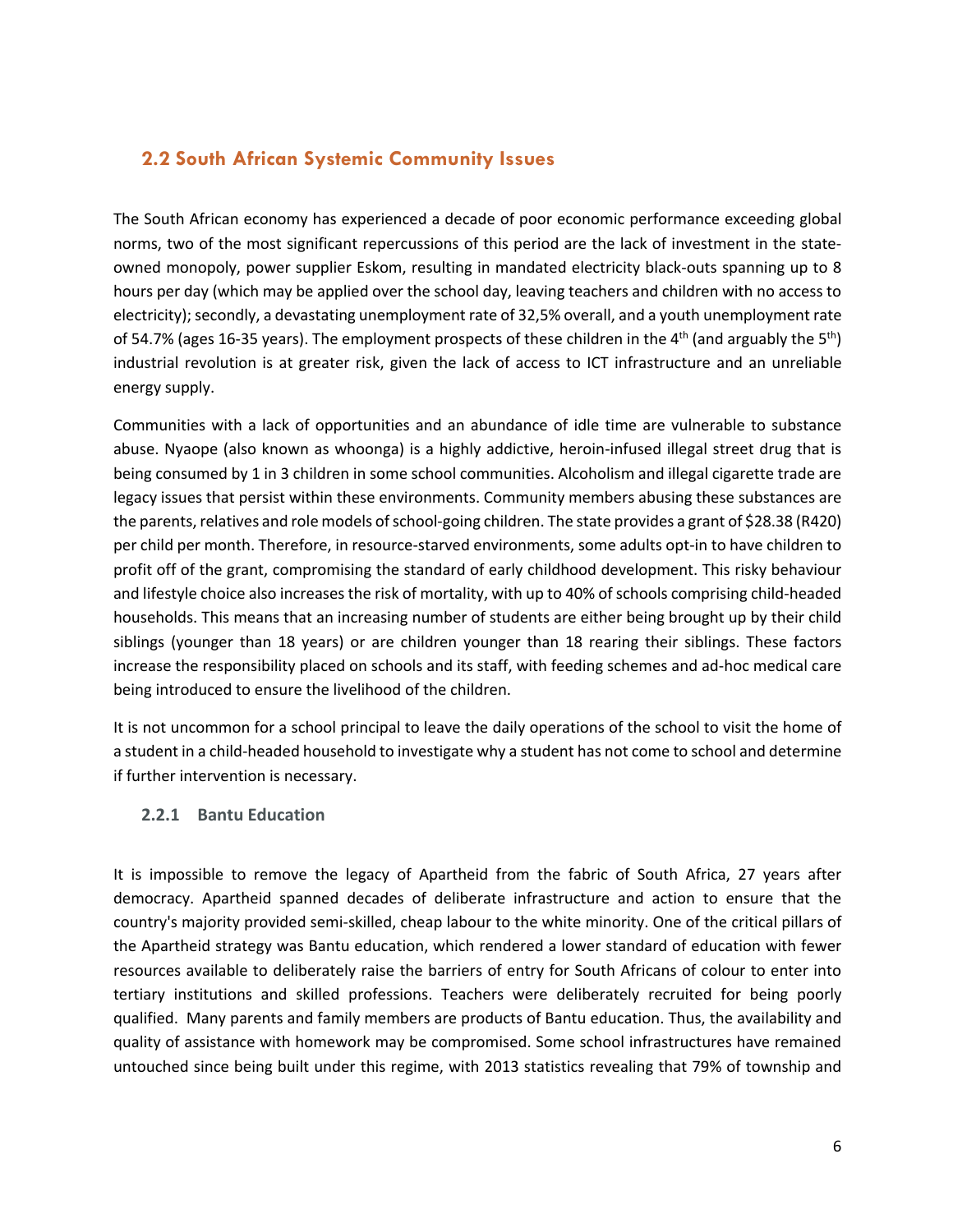rural schools do not have a library; only 7% have libraries with books; 77% are without a computer centre and only 10% having a functional computer centre.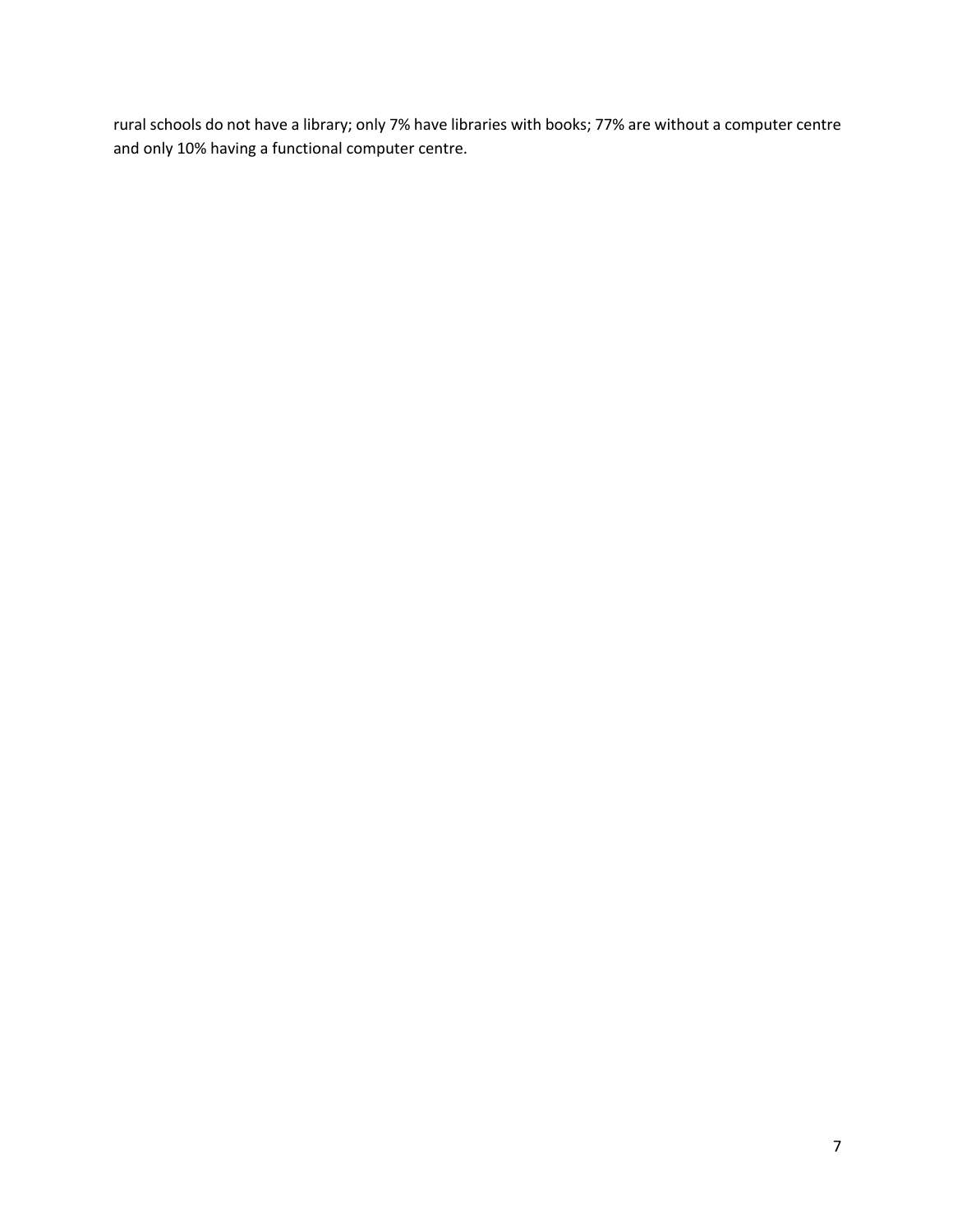## 3. THE PALADIN ECOSYSTEM

The Paladin Ecosystem is a systemic approach that uses school communities as a trajectory for wide-scale social and economic change. The success of the Paladin Ecosystem is defined as school-going children becoming responsible, tax-paying citizens.

This Approach comprises five core elements, namely:

- The Paladin Principals Programme
- Engage for Change
- Sakhisizwe
- CoP (Community of Practice)
- Alumni Corner

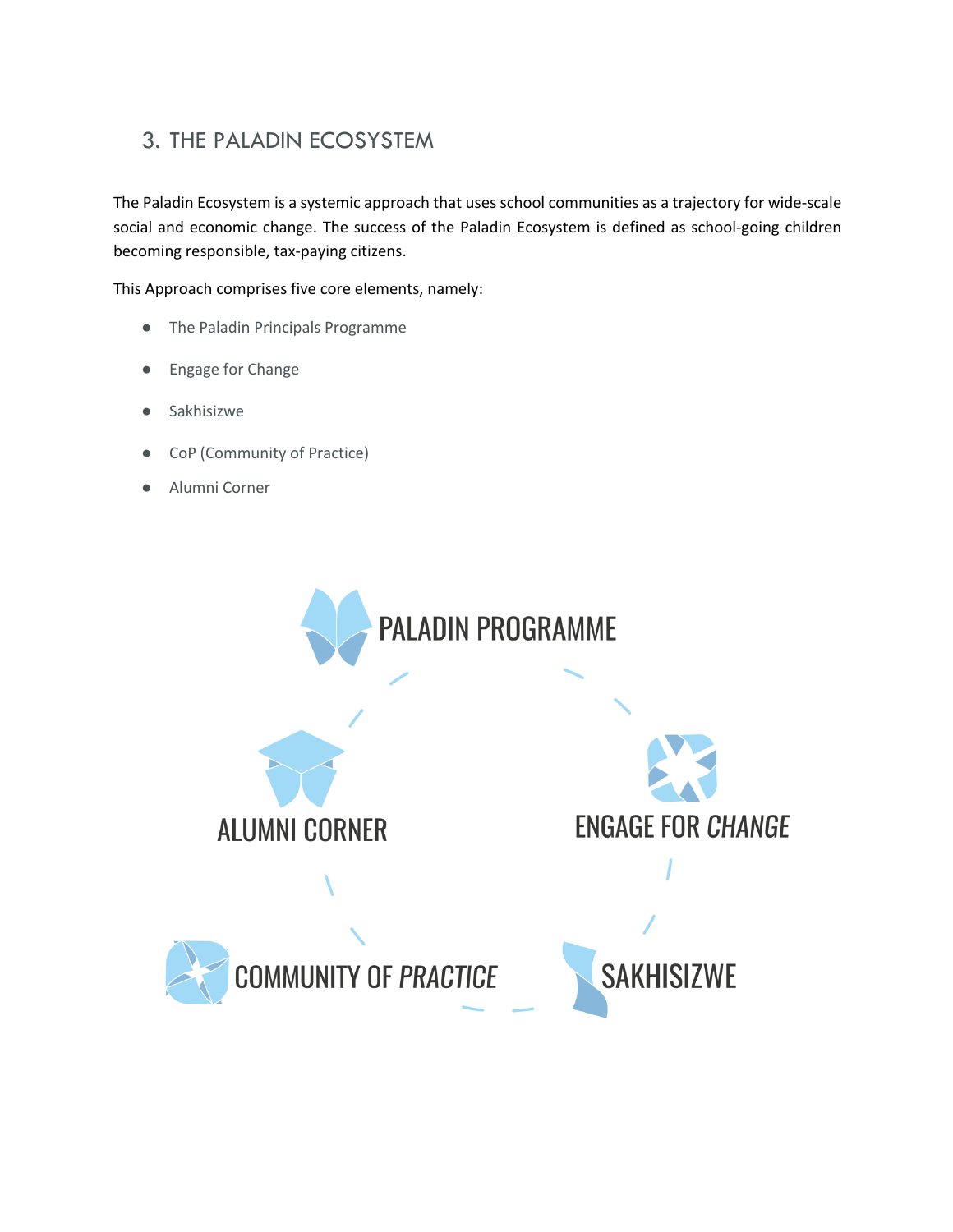## **3.1 The Paladin Principals Programme**

#### **3.1.1 Overview: Paladin Principals**

The Paladin Principals Programme is a university-accredited programme customised to meet the unique challenges and future obstacles that no-fee school principals face, delivered through experiential and blended andragogy. WillShift, in conjunction with Henley Business School Africa, have developed an accredited Level 6 through 8 qualification. The programme is designed to cater to the well-researched and documented premise that school leadership is the most significant leverage point for improved academic achievement, especially in socioeconomically disadvantaged environments.

Thus, principals are provided skills, knowledge, and tools to navigate environments that have minimal, if any, access to capital; schools that are surrounded by impoverished communities with urgent social issues and legacy issues that were designed to be dysfunctional (Bantu Education).

With over 40 of the most exceptional faculty from around the globe, this 18- to 22-day programme focuses on developing principals with the skills and knowledge to ensure that the learners they produce are relevant within any industrial revolution.

The Paladin Programme talks directly to wide-scale social change – with a considerable 'Butterfly Effect' that impacts both the learning body and surrounding communities. On average, each programme reaches 24 275 learners, 500 teachers and heads of department. The effect on communities in some of our schools has precipitated job creation, access to computer labs/technology, as well as farming on school premises to enhance school feeding programmes and support the most impoverished families.

The programme architecture focuses on the following key capabilities, in alignment with the core purpose of principalship:

- Strategic Leadership
- Executive Leadership
- Instructional Leadership
- Cultural Leadership
- Organisational Leadership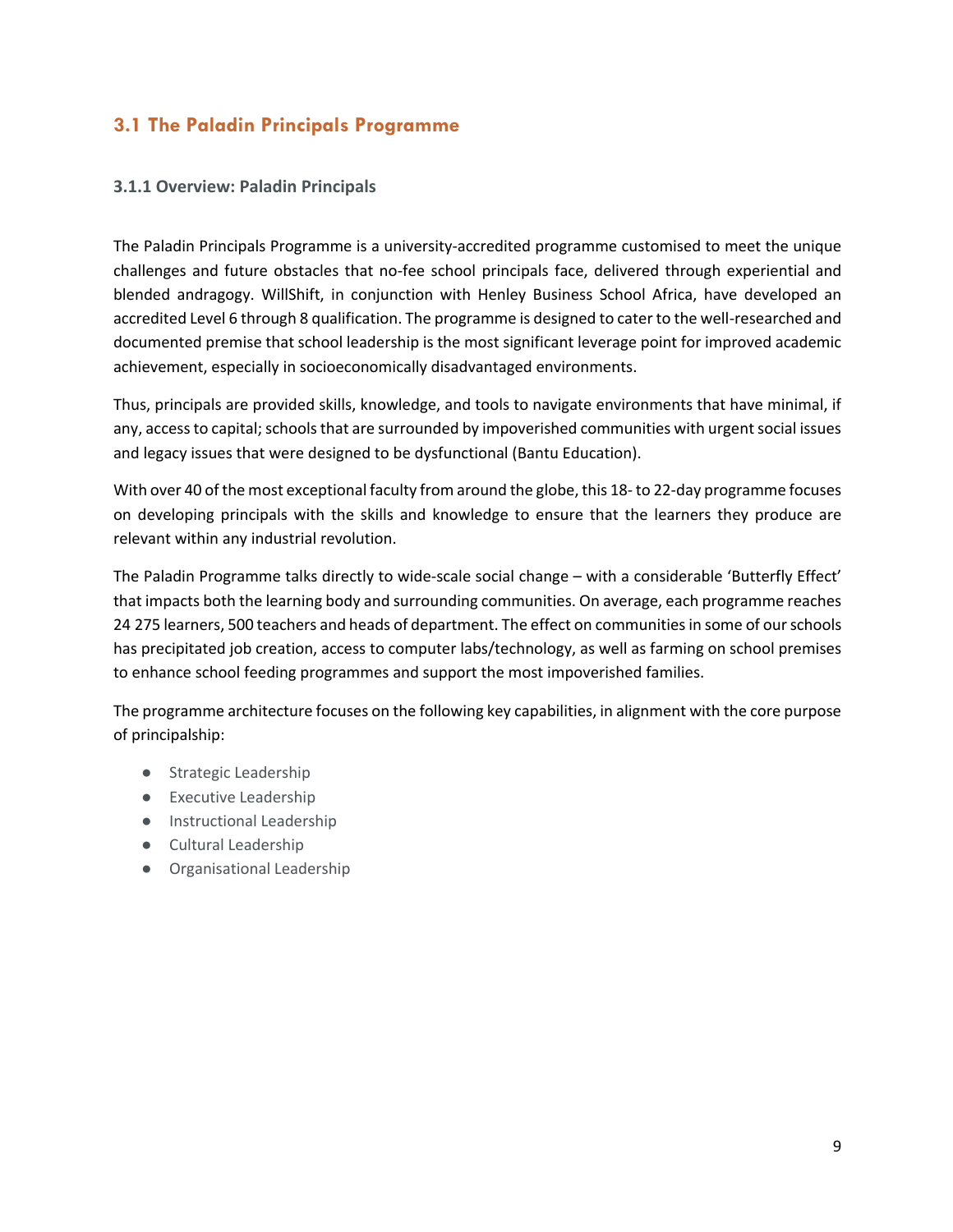#### **3.1.2 Programme Delivery**

#### The programme is structured as follows:

- *Blocks and Modules -* The Paladin Programme consists of 7 blocks delivered over a 10- to 12-month period. Each block has four modules and four Power Hours (contextually relevant and thought leadershipfocused sessions).
- **One on One Coaching** Coaching outcomes are aligned to the programme, yet individually contextualised to each principal's unique environment. Each Principal receives a minimum of 8 coaching sessions over the duration of the programme.
- *Schools Improvement Plan -* This detailed project plan includes fundraising interventions to realise the project outcomes. The delegates manage the project using a specific software program that they can monitor and update on their tablets. Project methodology follows the Agile philosophy. The plan is implemented over the year-long intervention and forms part of the measurement and evaluation of the programme.
- *Engage for Change -* In year two, corporate citizens coach and mentor the principals and teachers for implementation of continuous improvement, aligned to specific criteria. These interactions also form part of the employee engagement programme of donor organisations, individuals and members of Paladin's COP.
- *School/Community Liaison -* In the first year of the programme each school principal, with the SGB, must identify a community liaison person/s whose sole responsibility is to enhance relations between the school and surrounding communities' CPRA (Community Participative Research Approach) Analysis. This analysis may include how the school can form the 'center of community' and help fulfil the communities' needs.
- *Audit Committee* Principals develop and implement Group Audit Committees; this comprises principals on the programme, within proximity, who audit each other's schools and progress three times during the duration of the programme.
- *Learning Management System (LMS)* Each principal is provided with a digital tablet. This tablet holds the learning curriculum, articles of interest and vital legislation on the work they do. It affords principals access to the LMS (Learning Management System) where they receive assignments and course material, access to lecturers where applicable, and can form their learning community. Alumni are accessible for further support and insight. One of the unintended consequences of having principals use the tablet is that it has increased their appetite and understanding of the urgent need for technology within the school and the curriculum.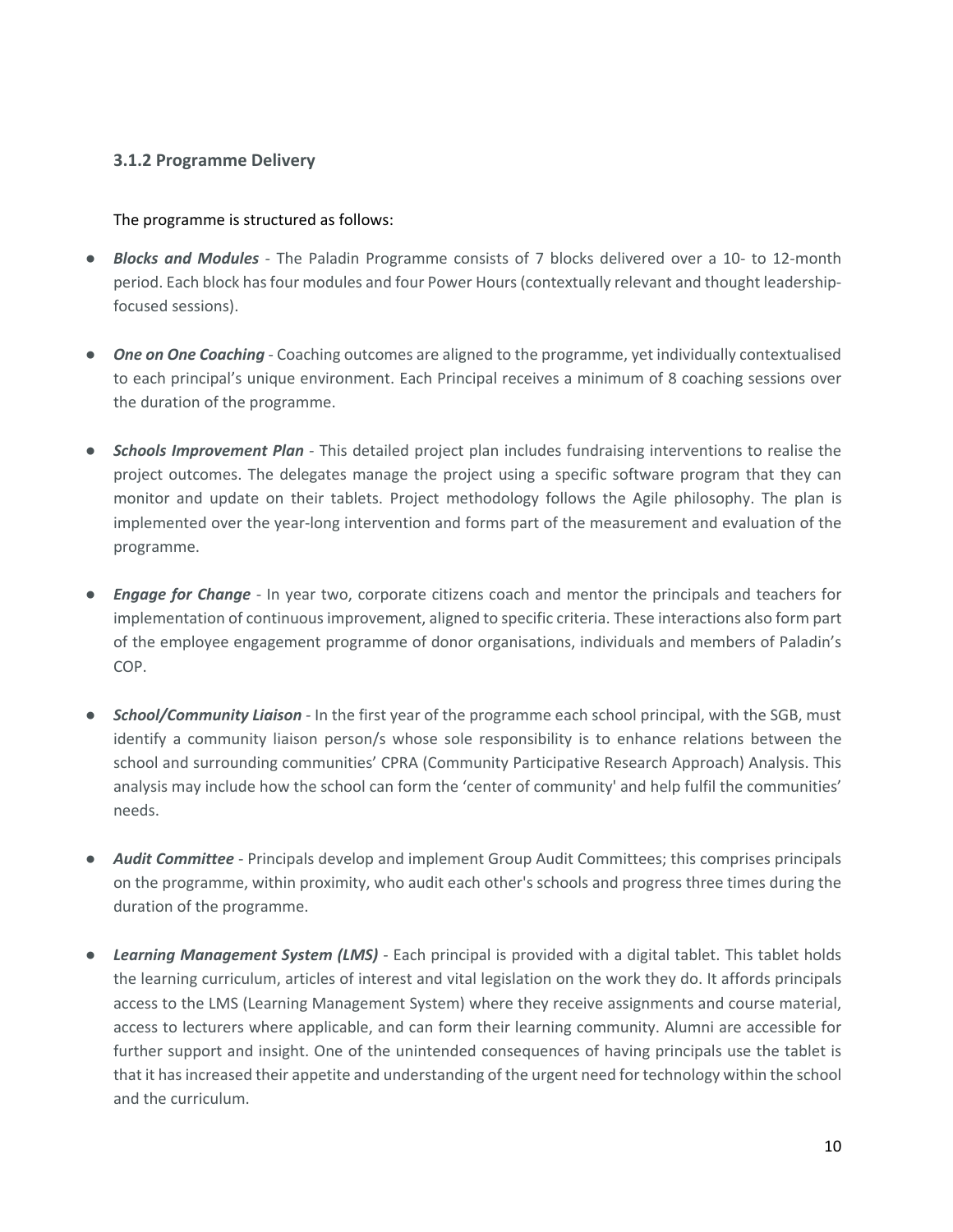- **Enterprise Resource Planning Tool** In partnership with our global service provider each delegate receives and is trained on a comprehensive school resource digital planning tool. This helps monitor and evaluate both student and faculty performance. It allows for real time data from school results to feeding schemes and vulnerable children at risk. It must be noted that our ERP tool is aligned to the POPI act.
- *School Improvement Plan (SIP) Presentation* At the end of the programme delegates are required to do a SIP (School Improvement Plan) presentation that forms part of their final results. Delegates have to demonstrate what they implemented, how, and why; the focus is not just on the conception of their plans, but also the implementation – with a clear demonstration of 'Before' and 'After' programme outcomes.
- *Measurement and Evaluation* The Paladin Programme is accredited and therefore requires that delegates complete a variety of formative and summative assessments. These include:
- o *Position Paper/s*
- o *Various assignments linked to modules covered*
- o *An open book exam*
- o *SIP Presentation and Implementation*
- o *Audit Committee findings*
- o *Coaching goals and outcomes*
- o *Implementation of a CLO (Community Liaison Officer/s)*

#### **3.1.3 Enabling the Learning**

#### Each principal on the Paladin Programme receives the following:

- A digital tablet that delegates use to engage with the learning process through the LMS
- Learning material and aids for each of the specific modules
- Literature and material relative to the context they work in daily. The content includes all legal and regulatory documents, position papers, case studies and the like
- Transport to and from the venue to reduce the cost of pocket for each of the delegates
- A dedicated venue for the Paladin Programme, three teas and a lunch every day
- Paladin branded stationery and clothing; this is done to create awareness and market the aspirational value of the programme
- Various books/publications and access to the Paladin on-line library
- Access to the Alumni COP (Community of Practice) and Alumni Exchange (Rewards Programme) for life
- All Alumni can approach Ethical Arrow for funding provided funds are available and link to the mandate of Ethical Arrow

\* The principal is responsible for school and community change readiness, as part of the Engage for Change initiative, as well as donor and relationship management for these initiatives.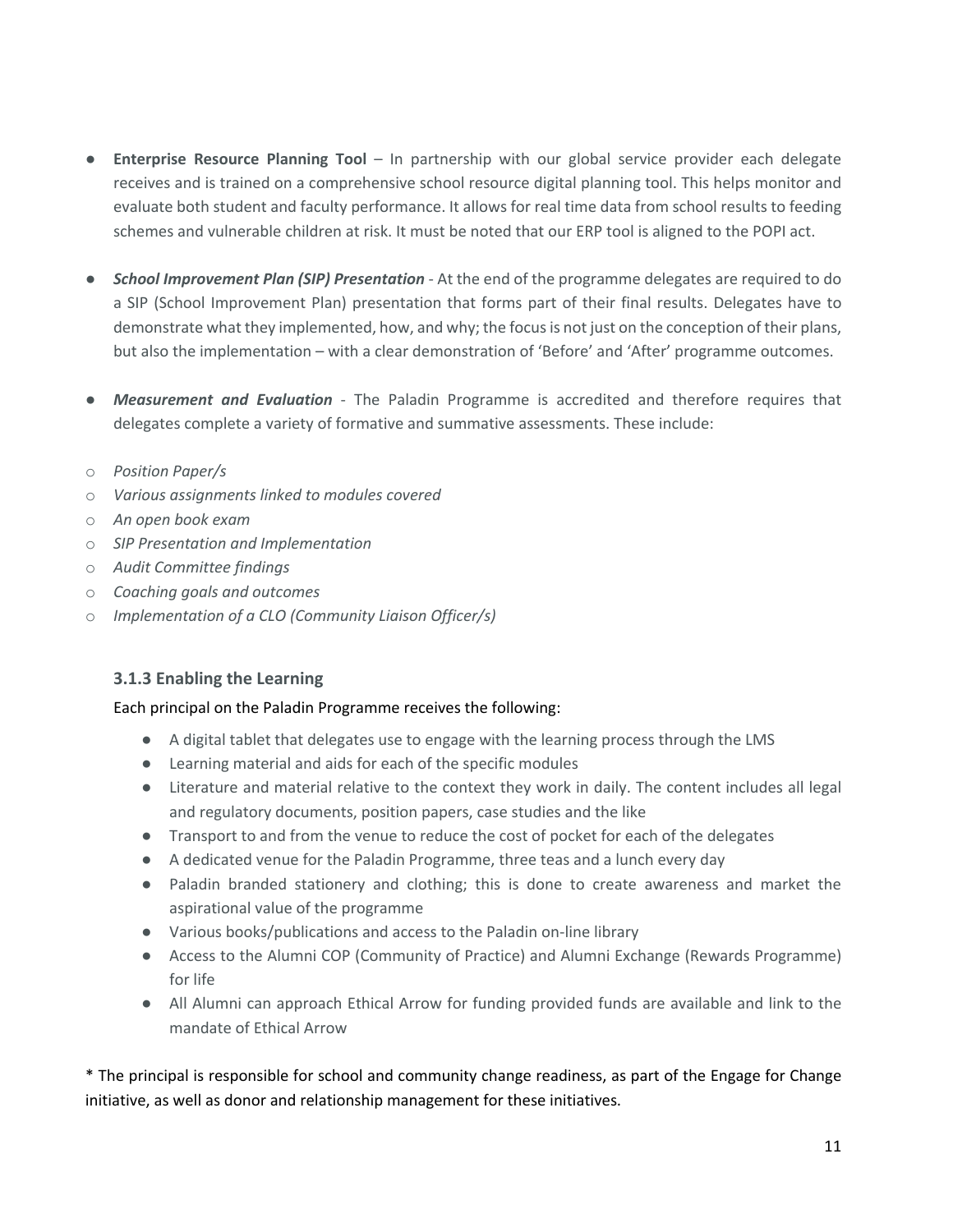#### **3.2 Ethical Arrow**

Ethical arrow is a non-profit organisation uniquely positioned to raise funds for the support and development of school communities. It is unique in that Ethical Arrow does not focus on individual schools as standalone realities, but rather encourages several schools that comprise the school trajectory from early childhood development to the final school year, Matric, to work with one another and take accountability for a student's entire school journey. Therefore, the core focus is to benefit and support the learners' whole learning journey (from Seed to Tree), within a community ecosystem.



## **World of Work & Work Readiness**

This 'Seed to Tree' trajectory involves funding Early Childhood Development (ECD), Primary Schools and Secondary Schools as one learning path, rather than three separate entities. This systemic focus ensures that a child has consistent access to world-class education and support through their entire learning pathway, from one school phase to the next, through an integrative model – rather than entering into different environments with varied functionality, quality standards, resources, and philosophies.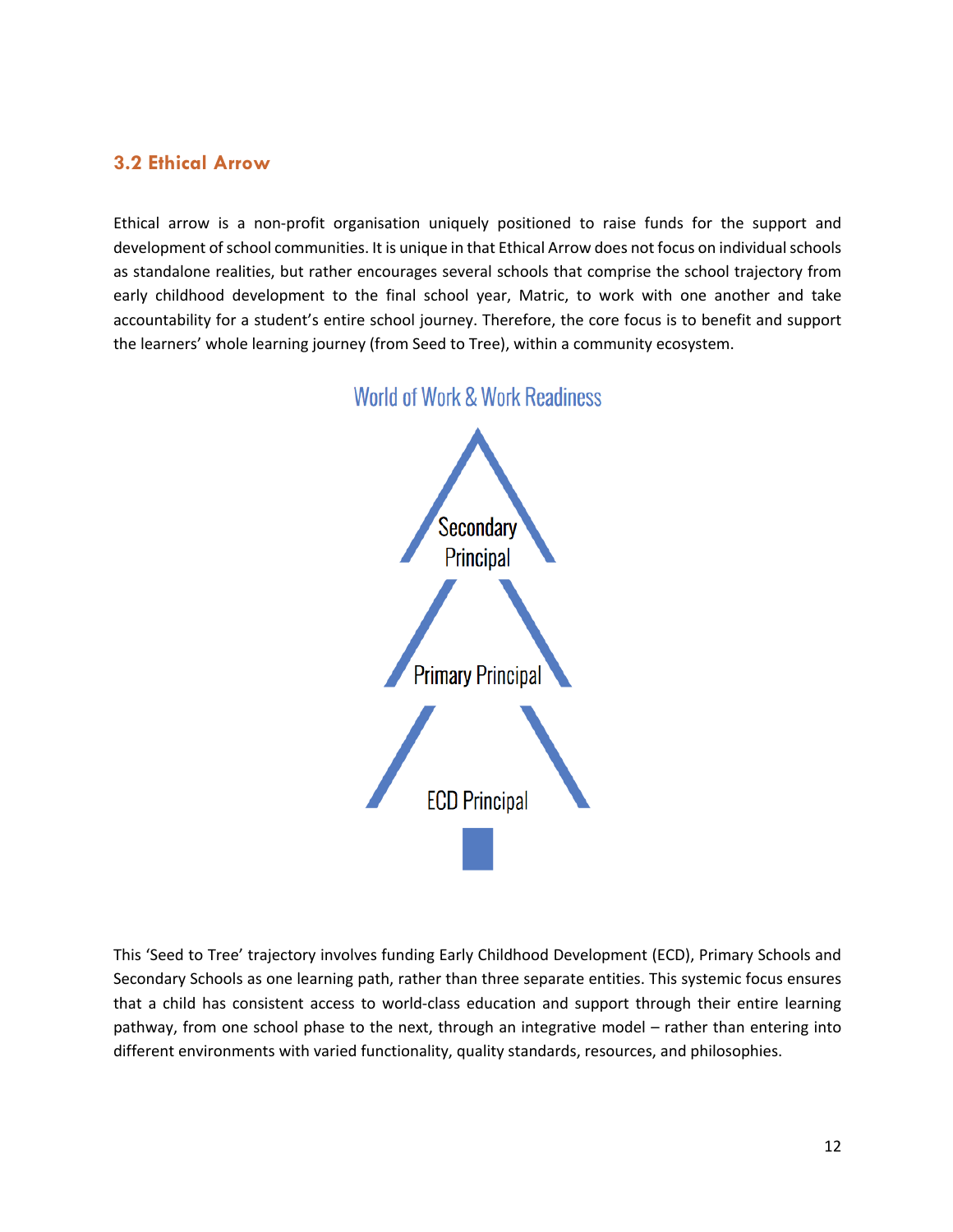The primary mandate of Ethical Arrow is to raise funds for the development of school principals to address the wide-scale dilemma of poor performance within South Africa, and Africa's, schooling systems.

Ethical Arrow also has a secondary funding role: to raise funds for the development of Paladin Principal Programme alumni schools to ensure:

- Community engagement and addressing significant topical issues
- Infrastructure development
- Teacher development
- Psychosocial development
- Contemporary andragogy and pedagogy / Technology hubs
- Health and Safety relating to the learning body (students, teachers, principals)
- Extramural activities
- Youth leadership development
- Developing a high-performance SGB (Standards Governing Body)
- Career Guidance

The Paladin programme recognises that the improvement of schools is going to take several years, but there are certain things that **must** to be done in the short term in order to ensure the basic health, wellness and safety of our children within the educational context, that is guaranteed by Section 29 of the SA constitution. Section 5A of the SA school Act 84 of 1996 deals with the norms and standards of basic infrastructure and capacity in public schools. Aligned with these documents and recognizing the lawsuits brought against various ministries of education in SA for non compliance, we have generated a checklist of what we have assessed as critical in ensuring a basic level of health, wellness and education in the 18000 no-fee schools that are in various stages of development within extremely challenging contexts. Paladin, through its fund raising arm, Ethical Arrow, is seeking to develop an infrastructure and basic provisioning fund that will serve to eradicate the basic infrastructure needs that plague the development and success of our schools. We recognise that each school may require different infrastructure development and so have estimated this as an average number for 25 schools, which is the anticipated size of each cohort.

We start with basic provisioning and infrastructure which include:

- o Physical building and capacity
- o Age appropriate furniture, chalkboards/white boards
- o Text-books essential learning and teaching materials
- $\circ$  Scholar transportation in accordance with the National learner transport system (where applicable)
- o Supplemental learning and teaching materials, including libraries, computer labs and internet access
- $\circ$  The extent of teacher shortages (an alarming number of schools do not have adequate numbers of teachers and therefore untenable class sizes)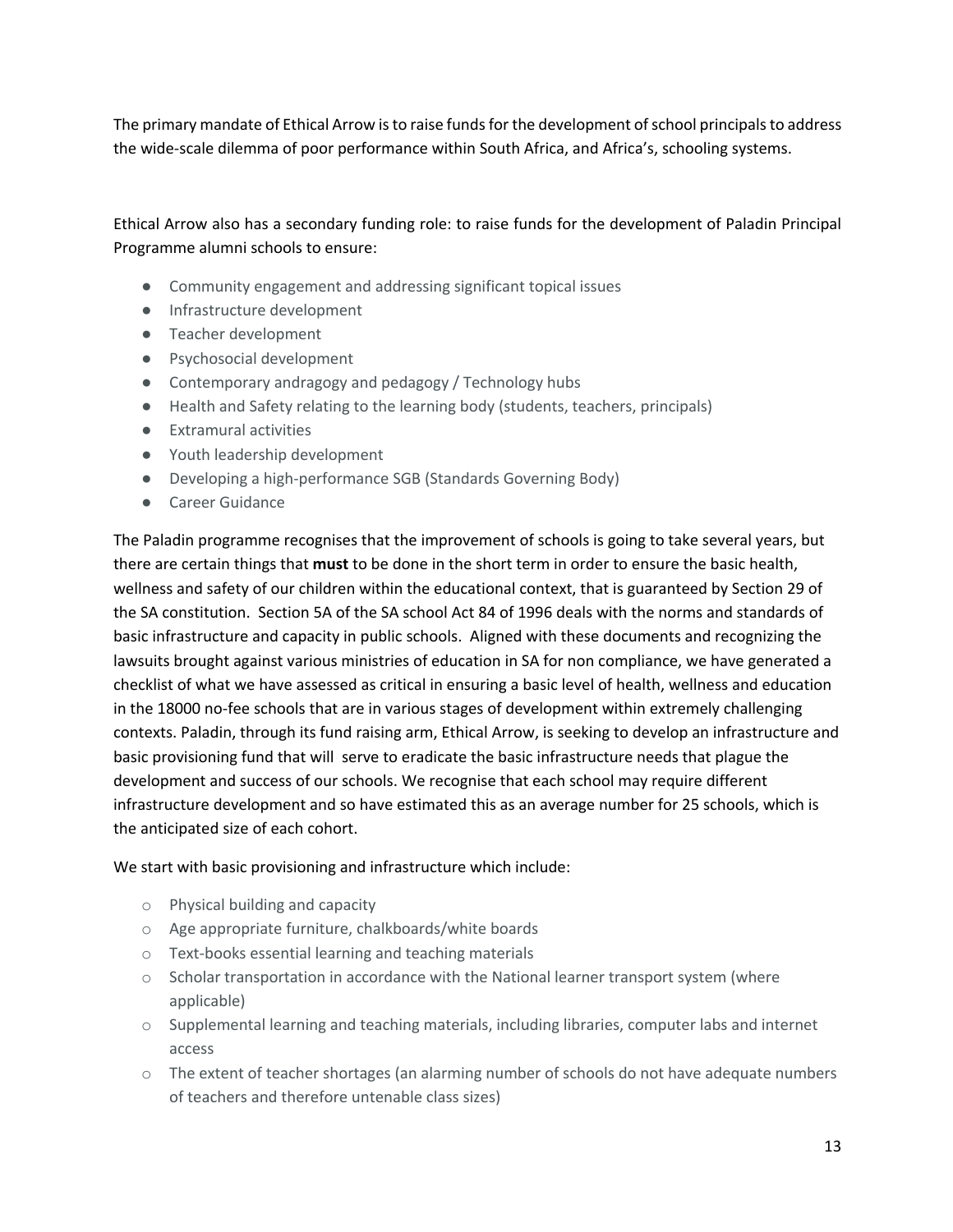o Health and safety issues that include running water, hygienic ablution facilities (pit/non pit latrines), fences that protect children from harm

## **School Rating Scale**

1 star being an inadequate rating and 5 stars being an excellent rating. Criteria for what constitutes the different ratings, can be found in appendix 1. (Not included in this version)

| Topic |                                                                   | Rating |       |        |        |         |
|-------|-------------------------------------------------------------------|--------|-------|--------|--------|---------|
|       |                                                                   | $1*$   | $2**$ | $3***$ | $4***$ | 5 ***** |
| 1.    | Community engagement and addressing significant<br>topical issues |        |       |        |        |         |
| 2.    | Infrastructure development                                        |        |       |        |        |         |
| 3.    | Health and safety relating to the learning body                   |        |       |        |        |         |
| 4.    | Psychosocial development                                          |        |       |        |        |         |
| 5.    | Contemporary andragogy and pedagogy                               |        |       |        |        |         |
| 6.    | Teacher development / teacher shortages                           |        |       |        |        |         |
| 7.    | <b>Extramural activities</b>                                      |        |       |        |        |         |
| 8.    | Youth leadership development                                      |        |       |        |        |         |
| 9.    | Developing a high-performance SGB                                 |        |       |        |        |         |
| 10.   | <b>Career Guidance</b>                                            |        |       |        |        |         |

#### **Costs associated with the Paladin Programme:**

In order to reach scale and support as many schools as possible, the Paladin program has a menu of investment options for potential donors depending on the needs and priorities of specific schools. Equipment and services are quoted based on the most cost effective options available locally.

The Paladin Principals Programme (with all the necessary aids and infrastructure costs 2,65M for 25 principals or 7 schools SMT's (School Management Teams) In addition to this we give them 120k for Engage for change (all school goers and teachers) aimed at change readiness and onboarding.

#### **How do we go about addressing and fixing problems that require change?**

A one star rated school from an infrastructural level will have pit latrines and our focus would be on base level infrastructure depending on size/# of pupils.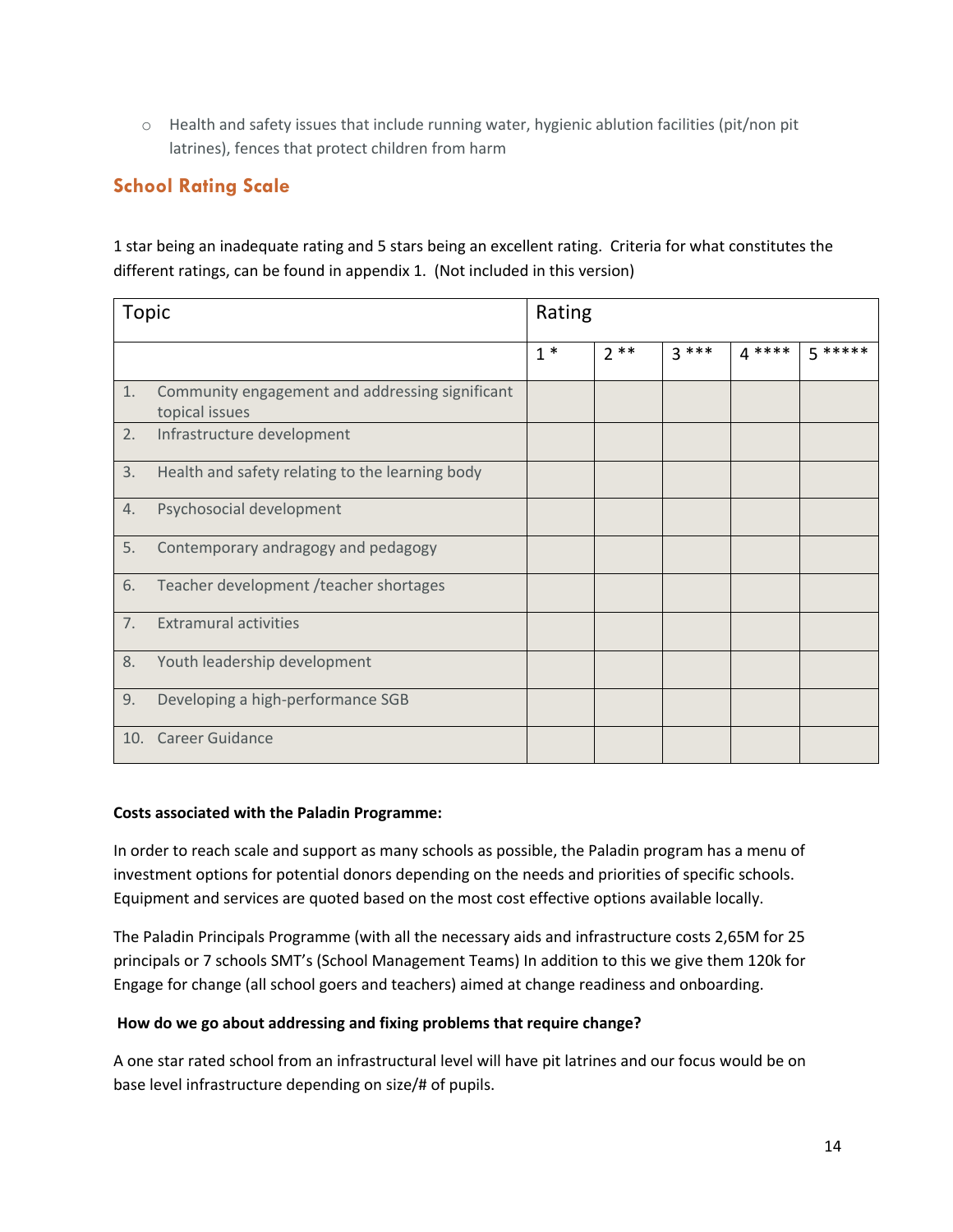**Range**: from R300 000-1.2m. This would include functional ablutions, fencing (security, windows, doors, lighting, railings) as per health and safety requirements.

| Category                 |                                                                                               | Cost           |
|--------------------------|-----------------------------------------------------------------------------------------------|----------------|
| <b>Community</b>         | CE officer for each school (ID and select, attitude,                                          | R22k(pp        |
| Engagement: (CE)         | motivation and skills- 4 day program and 8 I hour                                             |                |
|                          | coaching sessions                                                                             |                |
| <b>Health and safety</b> | Health and Safety mobile clinics in conjunction with                                          | R250K/to serve |
| relating to the          | Wits family medicine                                                                          | 10 schools     |
| learning body:           |                                                                                               |                |
|                          | Teachers and principals (health safety                                                        | R2500/pp       |
|                          | legal/legislation) 2 days, up to 50 in a class and a                                          |                |
|                          | copy of the book and online support                                                           |                |
|                          | Upskilling individuals for preventative health care                                           | R100k/yr for   |
|                          | skills like blood tests, diabetes tests, malnutrition                                         | 10 schools     |
|                          | (level 2 first aid training. "Teach one, be one"                                              |                |
|                          | model employed by Wits medical school increasing                                              |                |
|                          | access, and service through preventative health                                               |                |
|                          | care, routine testing, physicals                                                              |                |
|                          | Vision Africa will do an eye test for 15 a person.                                            | R50k/month     |
|                          | Mobility will check fine and gross motor skills (OT,                                          |                |
|                          | biokinetics, physio) 100 kids                                                                 |                |
|                          | One cup menstrual programme: To reduce the cost<br>of having to buy tampons and sanitary pads | R130/year pp   |
| <b>Infrastructure</b>    | Library and library management system using                                                   | 350K to 750K   |
| development:             | current infrastructure to building                                                            | (incl books)   |
|                          | A science lab                                                                                 | 150k-3000K     |
| <b>Extra mural</b>       | Multi purpose courts to full size sports fields from                                          | 450K-2.5M      |
| activities:              |                                                                                               |                |
| <b>Psychosocial</b>      | One school per month - includes 2 sessions per                                                | R12.5k         |
| development:             | week, social worker, counsellor or psychologist.                                              |                |
| One individual to        | training, development, equipment and salary                                                   | R100,000/year  |
| service 10 schools       | (potential impact 50 people, p/a, incl pupils and                                             |                |
| for a year:              | their families                                                                                |                |
| Pedagogy:                | World class delivery of professional development                                              | 12             |
|                          |                                                                                               | hours/teacher  |
|                          |                                                                                               | per month      |
|                          |                                                                                               | costs: R12.5K  |
|                          |                                                                                               | classes up to  |
|                          |                                                                                               | 100            |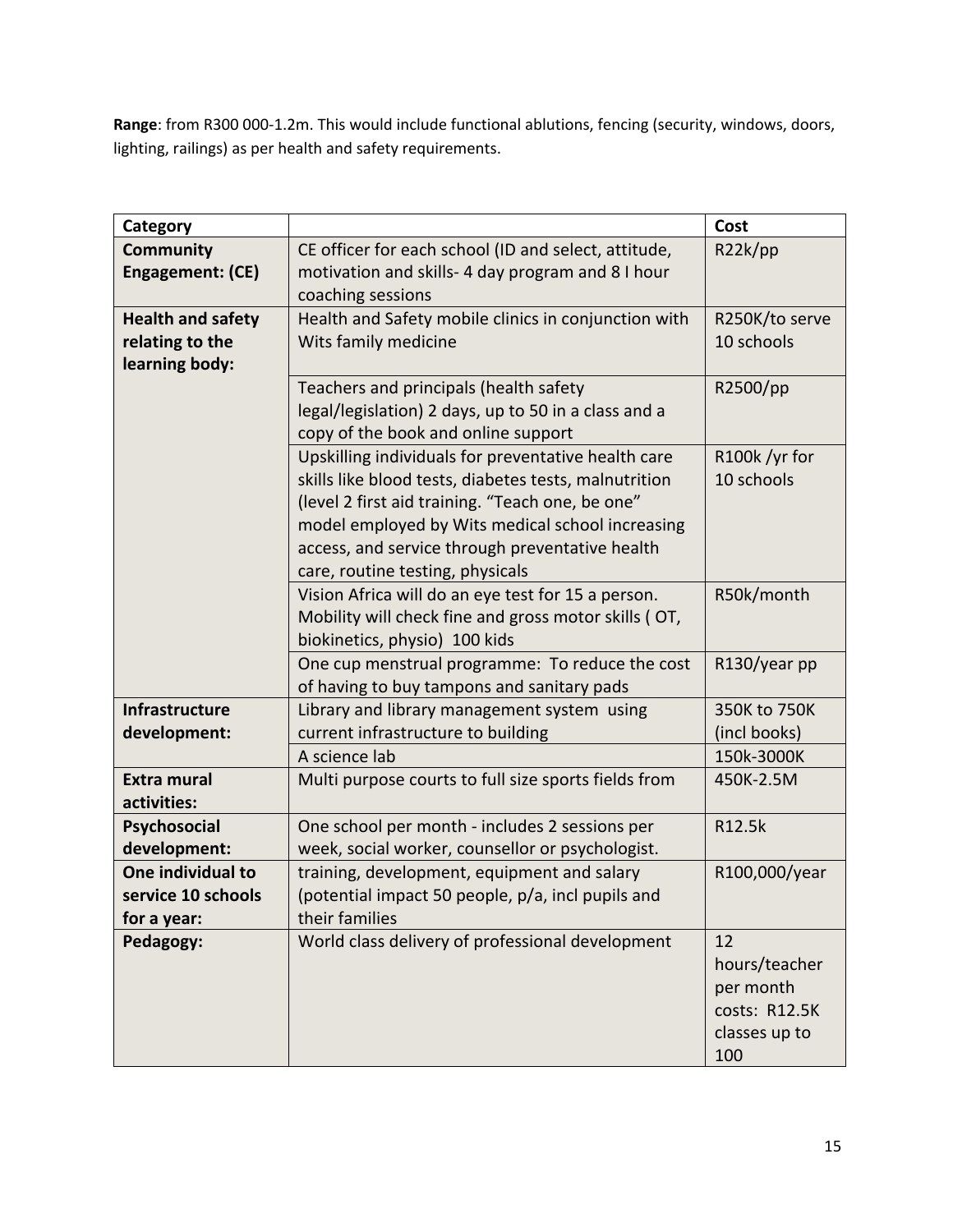|                  | PAN leadership development (designed for kids in gr | R25/child    |
|------------------|-----------------------------------------------------|--------------|
|                  | 7 and gr 10, accommodations, activities, values and |              |
|                  | principles, speakers -2 week retreat 100 at a time. |              |
|                  | Identifying vulnerable children and disabilities    |              |
|                  | ARK programme - teach teachers how to identify,     | R25k/teacher |
|                  | manage and teach. 5 days run by paladin, teach SA,  |              |
|                  | ChildLine and the teddy bear clinic                 |              |
| Career guidance: | Experiential, non experiential                      |              |
|                  | Detailed book of possible careers/and an interview  | R500/child   |
|                  | with someone that does the work.                    |              |
|                  | Online support/year                                 |              |
|                  | Experiential: job shadowing, take a child to work,  | $R15k -$     |
|                  | travel literature, Q&A                              | 25k/year     |

Only the schools of alumni will be eligible for secondary funding (these are schools of principals that have completed the Paladin Programme), as a safeguard to ensure that the fundamental foundations for sustainability, maintenance and receipt have been adhered to appropriately.

Ethical Arrow will work with various NGOs, NPOs and like-minded organisations that focus on the development of the school ecosystem (who will also form part of our Community of Practice), to implement these funded initiatives. It will do so through rigorous governance as well as detailed quantitative and qualitative measurement and evaluation practices for every intervention.

## **3.3 Community of Practice**

A community of practice is defined as 'a group of people who share a concern or a passion for something they do and learn how to do it better as they interact regularly'. This definition is coined by *Situated Learning* author and social learning theorist Etienne Wenger-Trayner.

In terms of the Paladin Ecosystem, the Community of Practice acts as a conduit for like-minded NPOs, NGOs and individuals to engage in the systemic model in Paladin alumni school communities. As previously referenced, a significant relationship exists between the school and the community in which it is situated. Therefore, what happens in the school influences the community and what happens in the community influences the school. This mutual interest means that success in one is a success for both, and concern for one is a concern for the other.

Therefore, should Ethical Arrow identify needs within a school community that falls outside of the scope of the components of the Paladin Ecosystem (namely: Sakhisizwe, Paladin Principal Programme and Engage for Change), Ethical Arrow will explore established service providers within the Community of Practice. Ethical Arrow will vet the service provider in terms of alignment in ethos, quality standards, measurement, and effectiveness (Impact Assessment).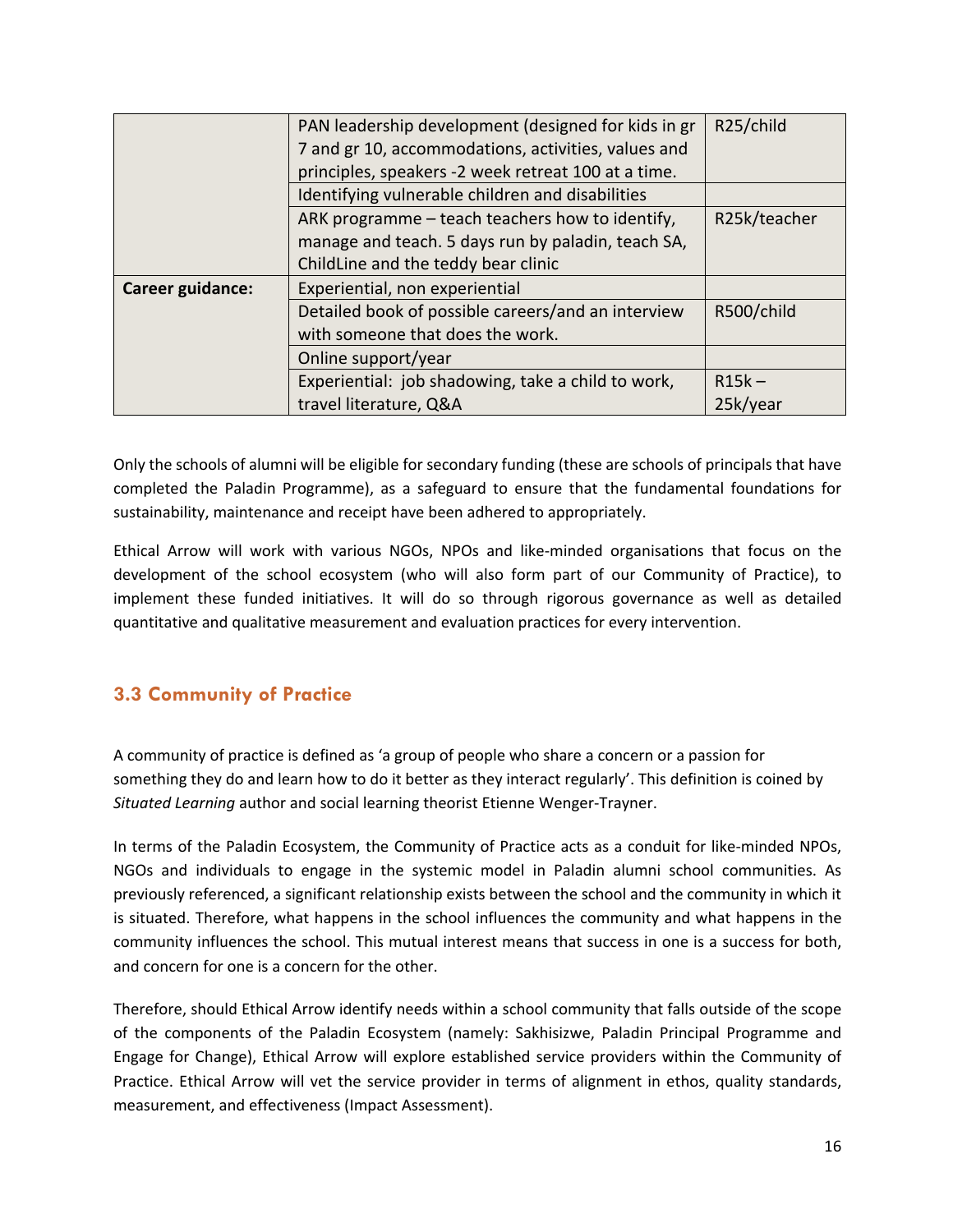The Community of Practice is a mutually beneficial relationship for the advancement of both the Paladin Ecosystem and the service provider. The service provider benefits from channelling their efforts in an ecosystem that is geared to succeed, as multiple leverage points are addressed within the system.

Thus, the service provider has a higher probability of their project being effective as it is less likely to be affected by other systemic issues. The Paladin Ecosystem benefits from not having to reinvent the wheel by leveraging on expertise, skills, and experience by subject matter experts that reside outside of its core competency. Therefore, the core competency of Ethical Arrow is facilitation, governance, need identification and quality control within the broader system.

Given the issues that traditionally characterise these environments, we foresee members of the Community of Practice to include NGOs and NPOs that specialise in: drug and substance abuse, job creation initiatives, domestic violence, child abuse, parent planning, nutrition and necessary medical support. Furthermore, higher education institutions and academic knowledge bodies are included in the Community of Practice to further extend research and reach within the study of school community engagement to ensure the advancement and scale of this imperative within the broader construct of the needs of the African continent. The Paladin Principal alumni also feature as members of the community of practice to assist in the continuous development, and application of skills transfer and assistance, within these school communities.

### **3.4 Sakhisizwe**

Sakhisizwe is a teacher reward and recognition programme for Paladin Principal Programme alumni schools. This component is a mechanism to assist Paladin Principals to motivate and recruit teachers into the practical implementation of the Programme to improve the school infrastructure and academic achievement levels. Teachers within these environments are employees of the Department of Education and not of the school; thus there are limitations on the influence that principals of these schools can have on the career trajectories of staff. Traditional management mechanisms such as increases and bonuses fall under the control of the Department, not the school principal. Therefore, alternative and innovative reward and recognition mechanisms need to be made available.

The mandate of Sakhisizwe is to design and determine reward and recognition criteria, evaluation and delivery to teachers who demonstrate extraordinary contributions to the positive upliftment of the schools and the academic achievement of learners. This mandate provides the principal with a framework for formal motivation for teachers who report to them, and provides them with a model to create succession and career planning milestones that are parallel to the traditional employment constructs.

Given the influence of unions and political power within government affairs, it is difficult for this to be accomplished within the current format by government alone. The role of principals and the tasks required was only formalised in 2015 – and has been met with varying levels of success in professionalising the role.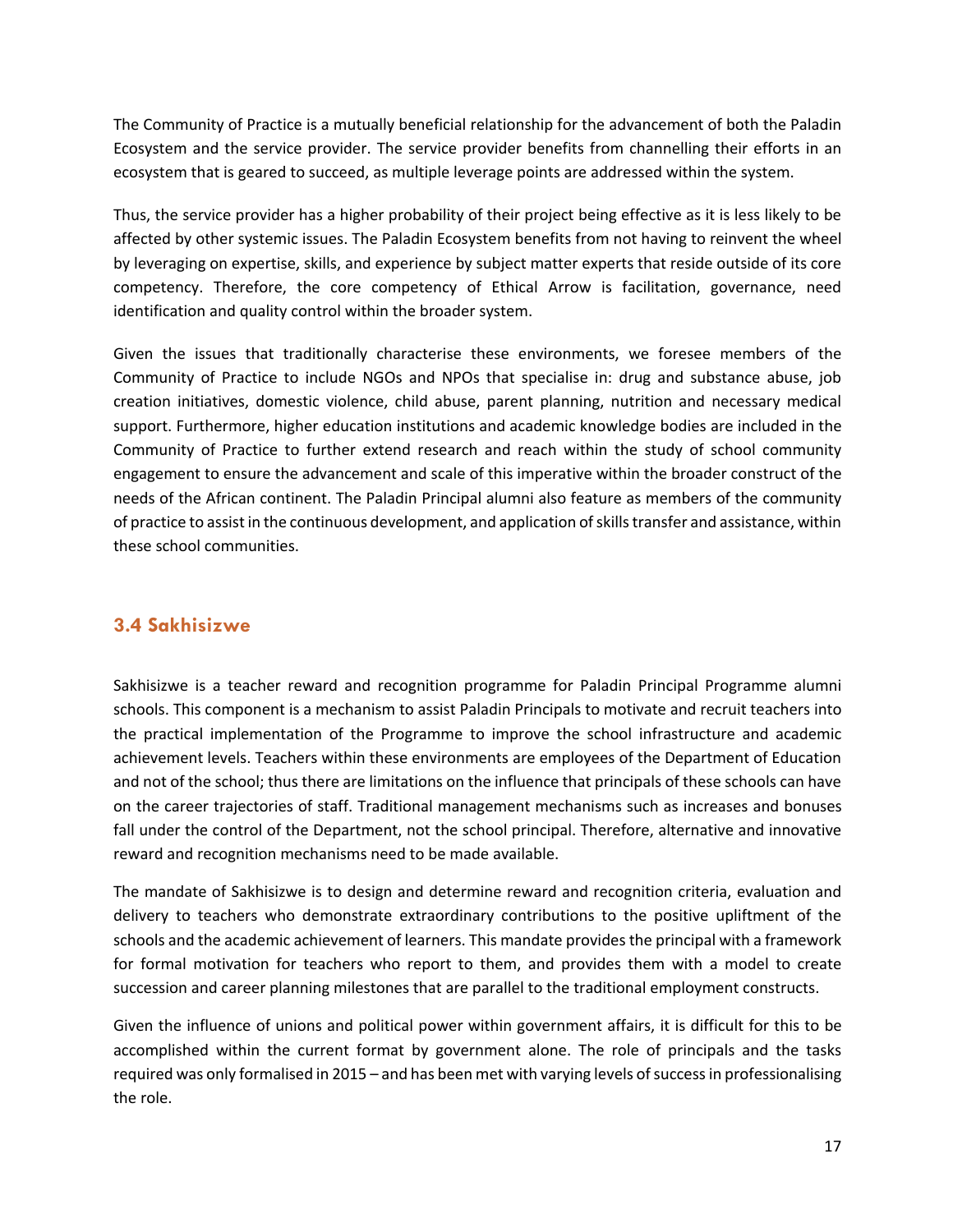These activities have yet to be applied to deputy principals, heads of department and teachers. The Sakhisizwe programme thus allows for the opportunity to extend the scope of evaluation beyond the results of Annual National Assessment results alone.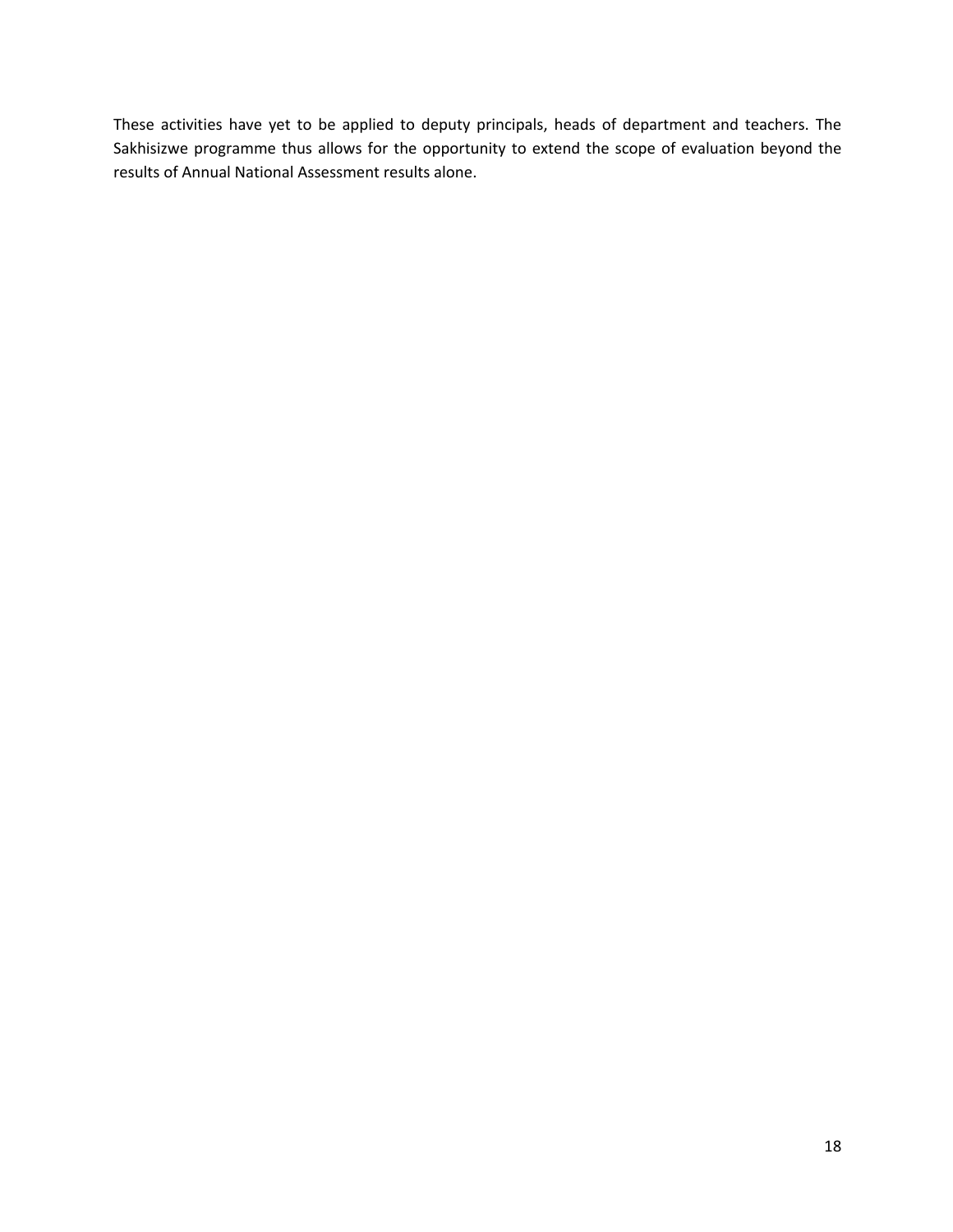#### **3.5 Engage for Change**

Engage for Change plays out in three primary constructs. The first is a for-profit product offering that employs a blend of organisational development and Corporate Social Initiative (CSI) skills to craft an employee engagement programme that could benefit both the organisation and their chosen CSI initiative. The organisation benefits from being a social actor beyond their CSI spend alone; by fostering a sense of purpose, pride and a spirit of collaboration within the organisation, and by facilitating opportunities for their employees to engage in the social initiative.

The second construct is creating school- and community-readiness, and preparing the organisation to anticipate the changes that will be introduced to the school community. Through this process, clear expectations will be set and managed, spearheaded by the principal. The principals are responsible for creating the foundation that allows for additional initiatives from the Community of Practice and Engage for Change to be received and successfully implemented. This responsibility includes relationship and donor management to ensure continued and iterative development.

The third and final construct is enabling individuals and members of the public to engage with the recipient schools and communities directly. These individuals need to be vetted and cleared from the sexual offenders' register list, by the principals, and are prohibited from engaging in the absence of supervision. These vested individuals can engage with signed-off interventions that may take the shape and form of extramural activities, physical donations, and beneficial interventions.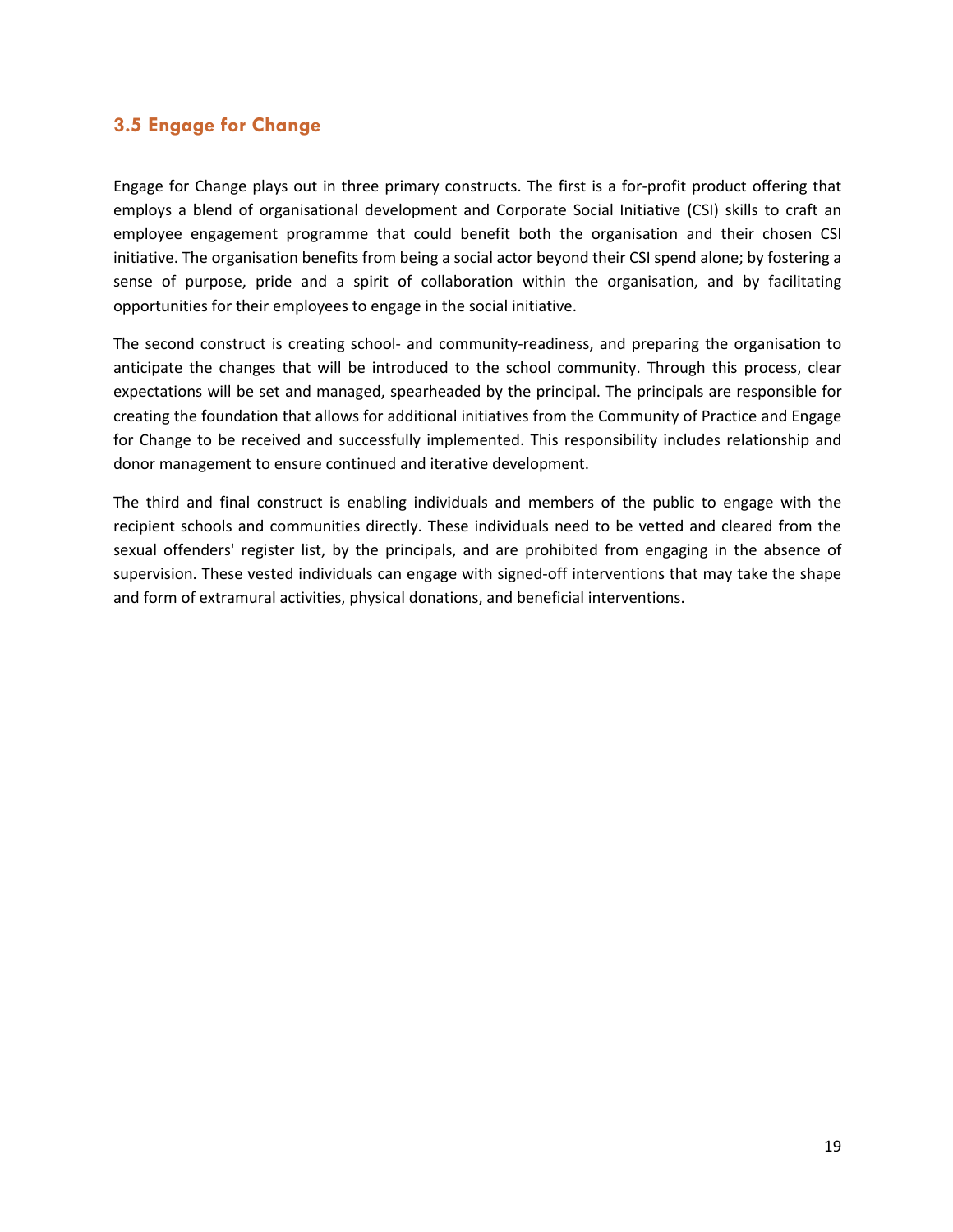## 4. IMPACT & ALIGNMENT

### **4.1 Impact**

The Paladin Principal Programme was piloted with 25 Soweto-based no-fee school principals.

#### **4.1.1 Overview**

The Paladin Principal Programme pilot comprised 25 out of a total of 218 No-Fee schools (11.47%), in Soweto. Soweto is one of the largest townships in Gauteng, and the pilot was a non-accredited programme. The design of the content was based on a 9-year relationship between JS Mpanza Primary School in Diepkloof, Zone 6, Soweto and Brett Will, as well as an academic learning design for optimal andragogy, accounting for cultural nuances within these environments. A degree of flexibility was built into the programme to allow learners to identify the most significant needs within their schools and to provide support within these areas.

|                                      | Gauteng 2018 | Soweto 2018 |
|--------------------------------------|--------------|-------------|
| <b>Total No. of Schools</b>          | 1395         | 218         |
| Total No. Of Schools Q1              | 267          |             |
| Total No. Of Schools Q2              | 269          | 8           |
| Total No. Of Schools Q3              | 525          | 153         |
| Total No. of No Fee Schools (Q1-3)   | 1061         | 168         |
| Total No. Of Schools Q4              | 263          | 42          |
| Total No. Of Schools Q5              | 71           | 8           |
| Total No. of Fee Schools $(Q4 - Q5)$ | 334          | 50          |

Table 3: Summary of Gauteng and Soweto-based Fee and No-Fee Schools per Quartile

The delegates complete the programme in mid-2019; while an exhaustive study on the pilot programme is underway, the following benefits were derived from the programme while in process:

- Increase in Community of Practice implementation and parental involvement in the school
- Increase in teacher involvement and morale in the strategic direction of the school
- Increase in fundraising and awarding of funds for infrastructure development
- Increased focus on the relationship between teachers and school learners
- Decreased Technological Inertia for admin purposes and in-class pedagogy
- Repositioning of the role of Principal and adoption of it as a leadership role

The programme is aligned with the Department of Education's Policy on Principalship 2015, which stipulates the desired standard of principals within South Africa, and outlines what their core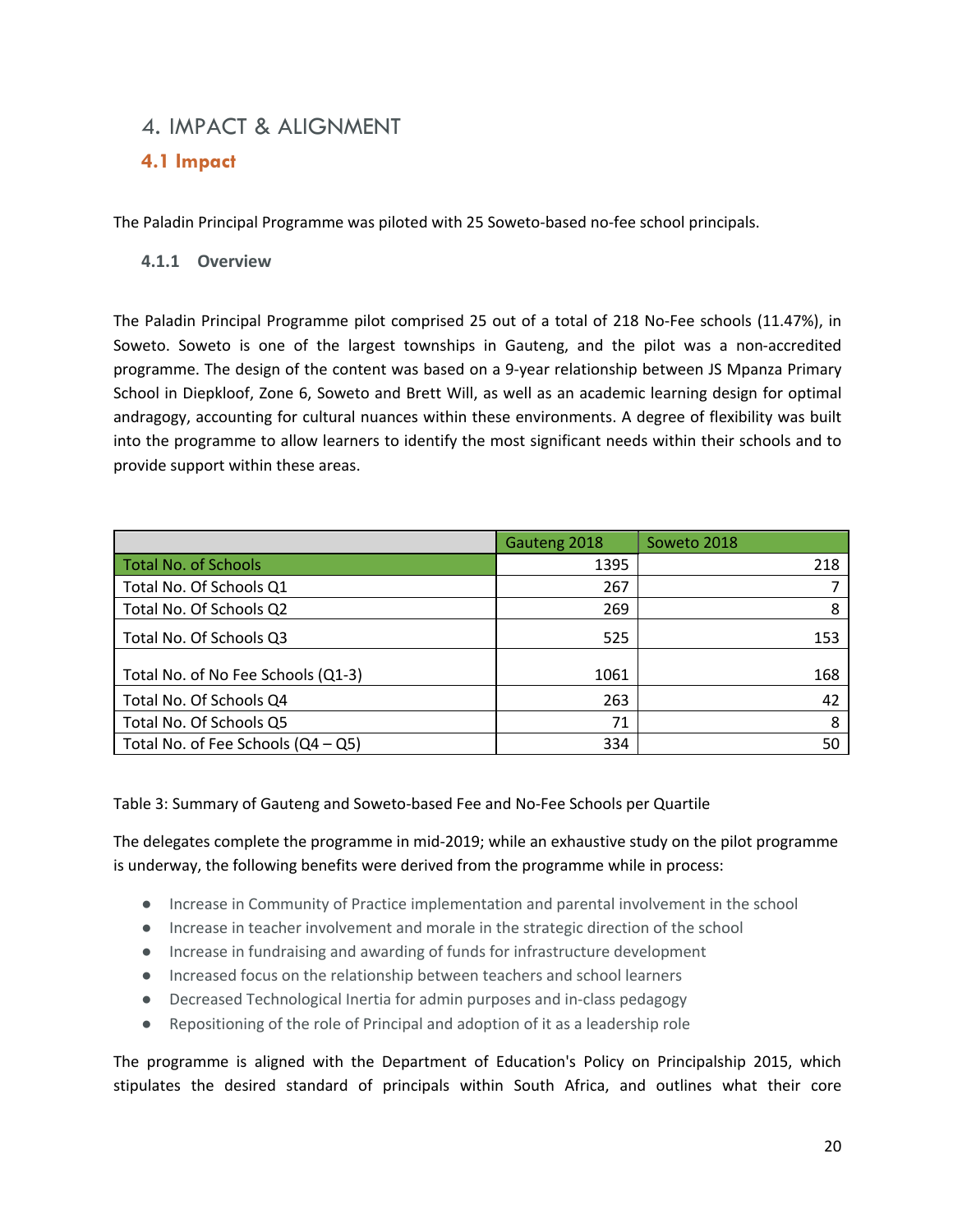responsibilities are. The envisaged principal is responsible for taking accountability for the school community in which it operates and how it can use the school as the center of the community.

Below are excerpts from reflection papers that have been submitted by the principals over the duration of the programme:

#### *Bhekisisa Radebe, Vulamazibuko Combined School*

"In conclusion, I would like to say that I have grown as a person, intellectually and emotionally. I am more confident in my position as a Principal that before. If I don't know something or I am unsure of something, I can ask or share information with my colleagues without any fear of being judged. The skills and knowledge gained in this course will forever be cascaded to anyone and everyone who needs to be mentored by me.

In Geography there is a saying, "The higher you go, the colder it becomes." Indeed, as a Principal, you are all alone up there. The teachers are in the majority, then HODs and the Deputy Principals – you are a Principal are all alone. Therefore, one can always refer to one's colleagues and knowledge gained, with resources to have the lead in 21<sup>st</sup>-century schools.

This course came at the right time; I am forever grateful to Brett Will and his whole team for organising such an eye-opening and mind-blowing course for the 25 Principals of Soweto Schools."

#### *Esther Sentso, Phumuzile Primary School*

"The knowledge we obtain from these workshops is priceless; I have started treating my school as a business and being more open-minded.

I have started to sell myself as a leader to develop and maintain relationships with my stakeholders. From Mr Will's workshop, I learnt how important it is to develop a Community of Practice. Since Mr Will's facilitation I have created a Community of Practice, and it continues to grow and develop."

## **4.2 United Nations Sustainable Development Goals**

The Paladin Principal Programme is aligned with the United Nations Sustainable Development Goals, with a particular interest in Goal 4: Quality Education.

The successful implementation of the Paladin Principal Programme would improve: the number of children enrolled in primary education, and literacy and numeracy for all genders.

Below is a summary of the targets of the Goal that the Paladin Programme for Principals assists in achieving: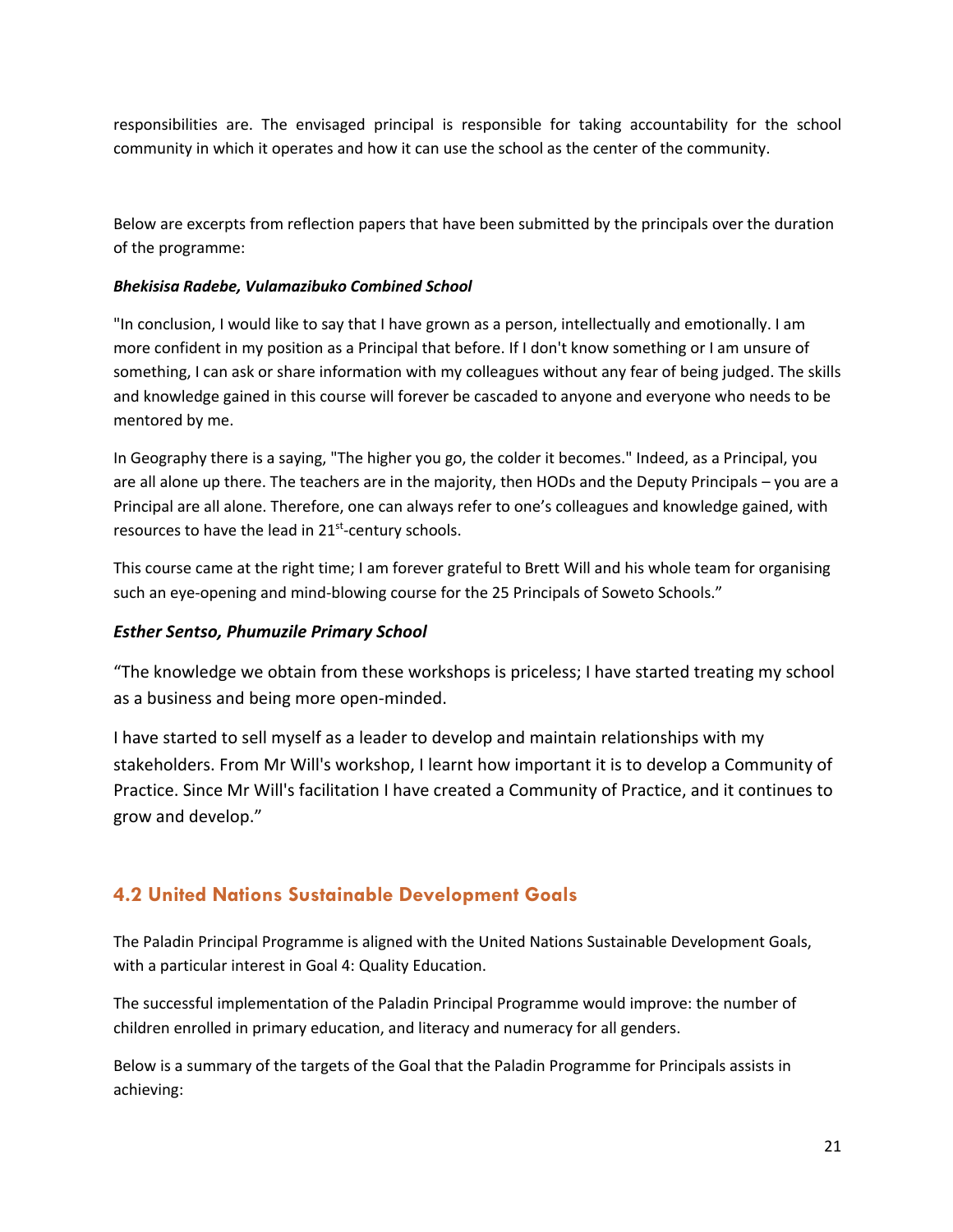- By 2030, ensure that all girls and boys complete free, equitable and quality primary and secondary education leading to relevant and Goal-4 effective learning outcomes
- By 2030, ensure that all girls and boys have access to quality early childhood development, care, and pre-primary education so that they are ready for primary education.
- By 2030, ensure equal access for all women and men to affordable and quality technical, vocational and tertiary education, including university.
- By 2030, substantially increase the number of youth and adults who have relevant skills, including technical and vocational skills, for employment, decent jobs, and entrepreneurship.

● By 2030, eliminate gender disparities in education and ensure equal access to all levels of education and vocational training for the vulnerable, including persons with disabilities, indigenous peoples and children in vulnerable situations.

● By 2030, ensure that all youth and a substantial proportion of adults, both men, and women, achieve literacy and numeracy.

● By 2030, ensure that all learners acquire the knowledge and skills needed to promote sustainable development, including, among others, through education for sustainable development and sustainable lifestyles, human rights, gender equality, promotion of a culture of peace and nonviolence, global citizenship and appreciation of cultural diversity and culture's contribution to sustainable development.

- Build and upgrade education facilities that are child, disability and gender sensitive and provide safe, nonviolent, inclusive and effective learning environments for all
- By 2020, substantially expand globally the number of scholarships available to developing countries, in particular, least developed countries, small island developing States and African countries, for enrolment in higher education, including vocational training and information and communications technology, technical, engineering and scientific programmes, in developed countries and other developing countries.
- By 2030, substantially increase the supply of qualified teachers, including through international cooperation for teacher training in developing countries, especially least developed countries and small island developing states.

Reference: https://www.undp.org/content/undp/en/home/sustainable-development-goals/goal-4 quality-education.html#targets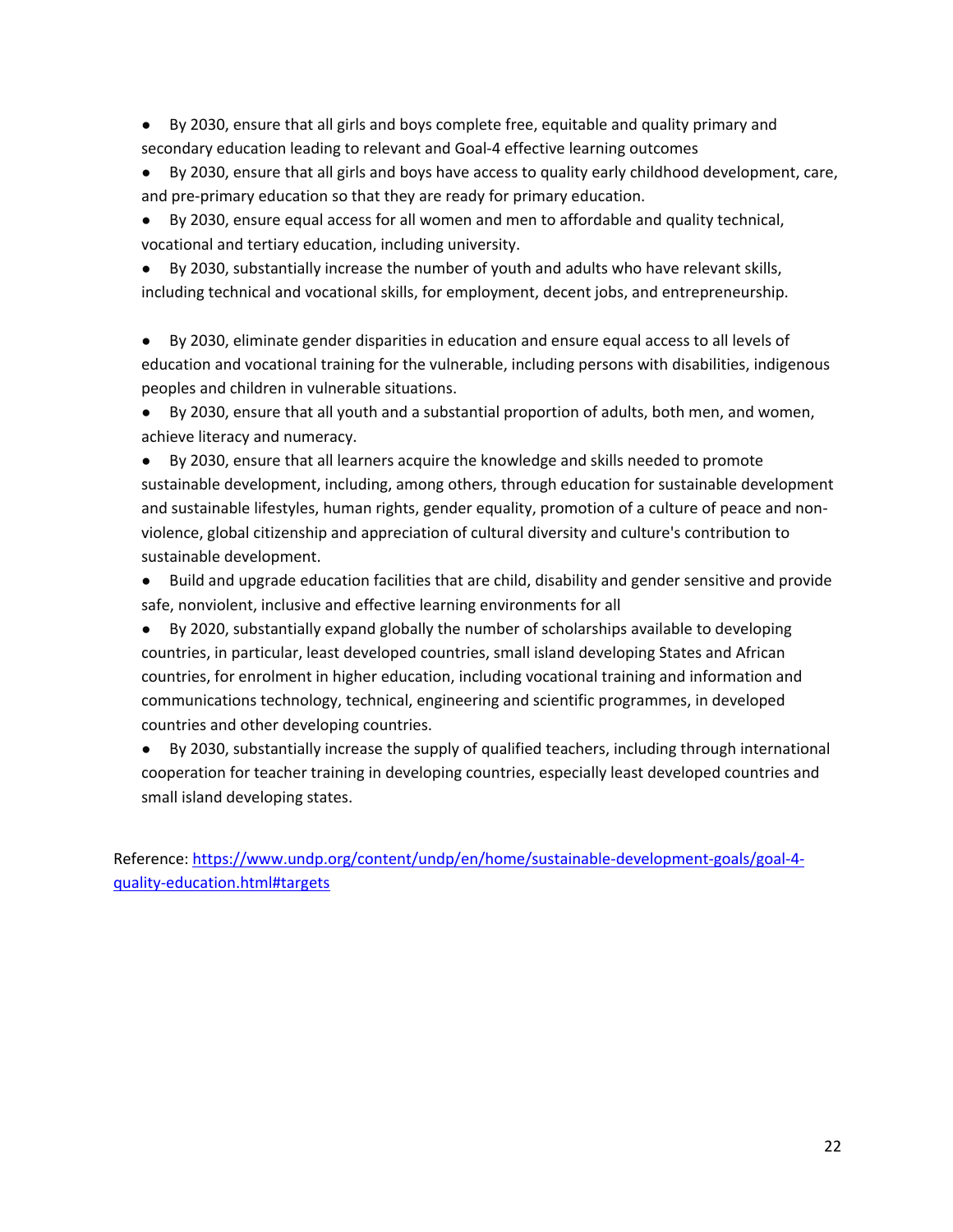### **5. INVESTMENT FOR THE PALADIN PROGRAMME**

- 1. The 10- to 12-month programme costs R106 000 (one hundred and six thousand Rand) per principal. The cost of a full programme of 25 principals is R2 650 000 (two million six hundred and fifty thousand Rand). The dollar equivalent as of February 2021 is \$180,500 per full programme of 25 principals.
- 2. Each principal is required to pay R5 000-00 (five thousand Rand) for the programme, and flexible payment terms are made available to all delegates. \*
- 3. The Education4Sight (ERP) platform is included in the cost (A managed information system for schools).
- 4. Full access to the learning app on PC and mobile.

| Year         | Programmes | Principals | Impact    | Investment Rand | <b>Investment Dollars</b> |
|--------------|------------|------------|-----------|-----------------|---------------------------|
| 2021         | 15         | 375        | 375 000   | 39 750 000      | 2 710 888                 |
| 2022         | 25         | 625        | 625 000   | 66 250 000      | 4 5 1 8 1 4 7             |
| 2023         | 50         | 1050       | 1 050 000 | 132 500 000     | 9 0 3 6 2 9 5             |
| 2024         | 75         | 1875       | 1875000   | 198 750 000     | 13 554 443                |
| 2025         | 100        | 2500       | 2 500 000 | 265 000 000     | 18 072 591                |
| <b>TOTAL</b> | 265        | 6425       | 6425000   | 702 250 000     | 47 892 364                |

#### Projected delivery over the next five years